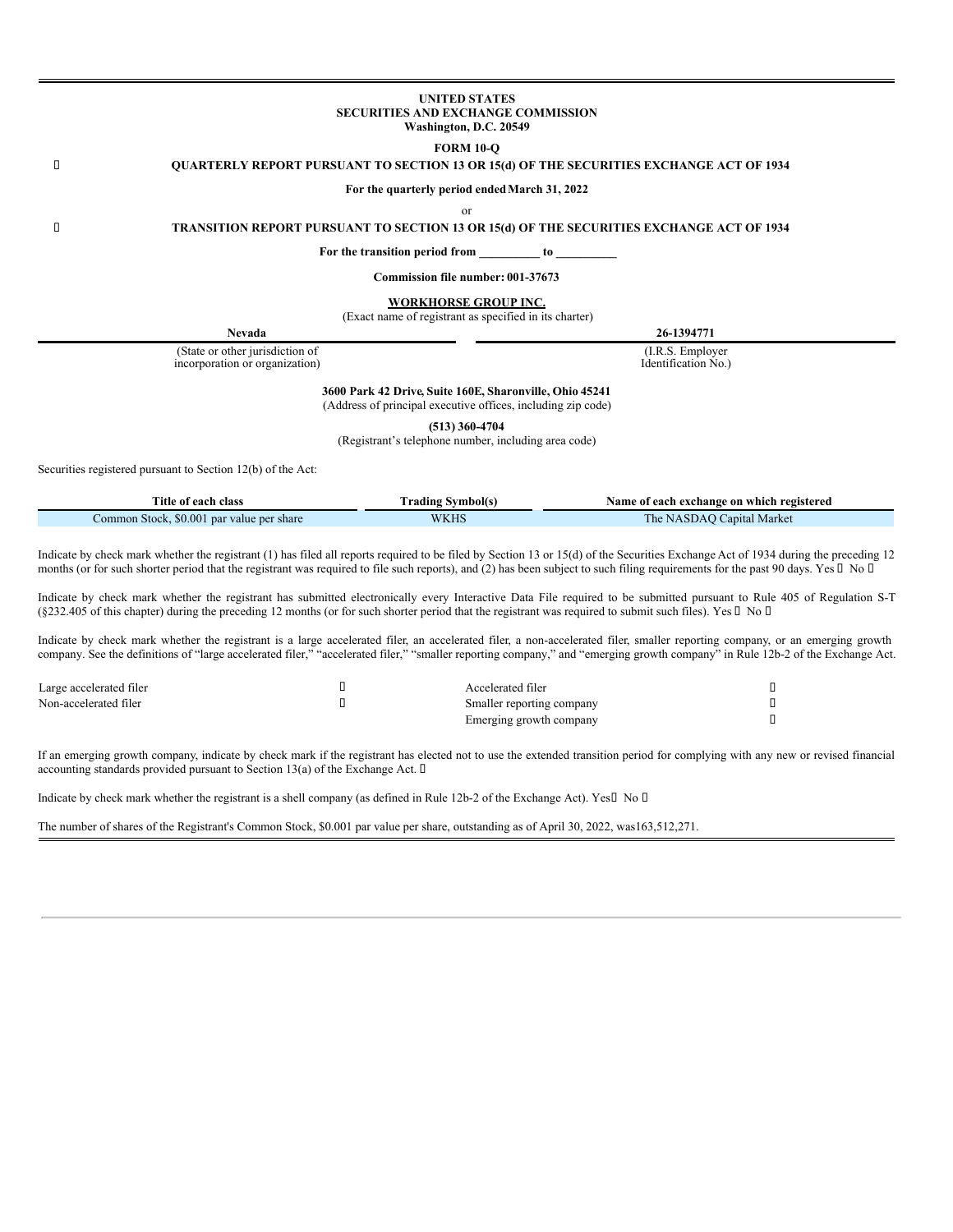# **TABLE OF CONTENTS**

| <b>PART I</b>  | <b>FINANCIAL INFORMATION</b>                                                          |                |
|----------------|---------------------------------------------------------------------------------------|----------------|
|                |                                                                                       |                |
| Item 1.        | <b>Financial Statements</b>                                                           |                |
|                | Condensed Consolidated Balance Sheets                                                 |                |
|                | Condensed Consolidated Statements of Operations                                       | $\mathcal{D}$  |
|                | Condensed Consolidated Statements of Stockholders' Equity                             | 3              |
|                | Condensed Consolidated Statements of Cash Flows                                       | $\overline{4}$ |
|                | Notes to Condensed Consolidated Financial Statements                                  | 5              |
|                |                                                                                       |                |
| Item 2.        | Management's Discussion and Analysis of Financial Condition and Results of Operations | 16             |
| Item 3.        | Quantitative and Qualitative Disclosures About Market Risk                            | 20             |
| Item 4.        | Controls and Procedures                                                               | 20             |
|                |                                                                                       |                |
| <b>PART II</b> | <b>OTHER INFORMATION</b>                                                              | 21             |
|                |                                                                                       |                |
| Item 1.        | <b>Legal Proceedings</b>                                                              | 21             |
| Item 1A.       | <b>Risk Factors</b>                                                                   | 21             |
| Item 2.        | Unregistered Sales of Equity Securities and Use of Proceeds                           | 21             |
| Item 3.        | Defaults Upon Senior Securities                                                       | 21             |
| Item 4.        | Mine Safety Disclosures                                                               | 21             |
| Item 5.        | Other Information                                                                     | 21             |
| Item 6.        | Exhibits                                                                              | 22             |
|                | <b>SIGNATURES</b>                                                                     | 23             |
|                |                                                                                       |                |

# i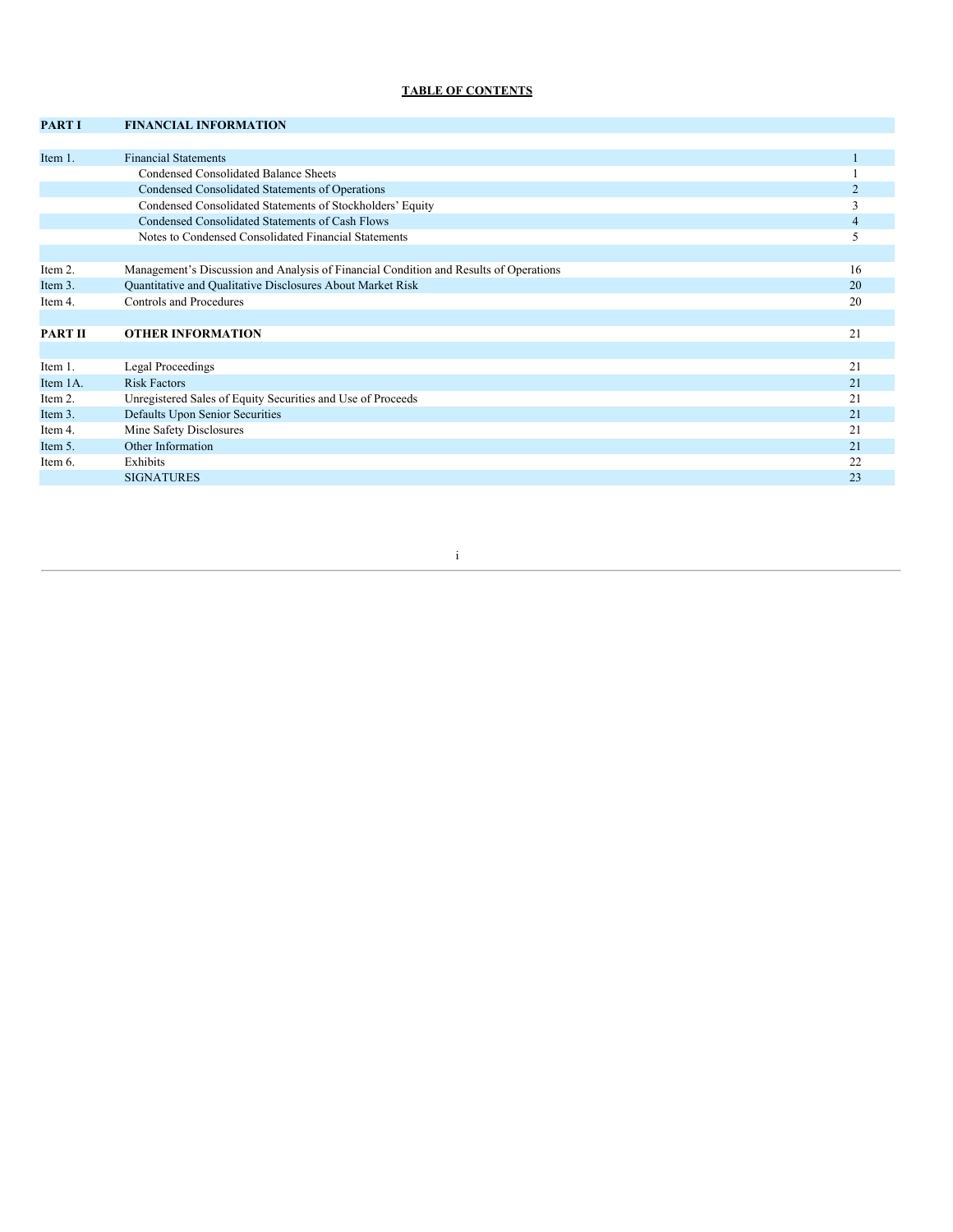### **Forward-Looking Statements**

The discussions in this Quarterly Report on Form 10-Q (this "Report") contain forward-looking statements reflecting our current expectations that involve risks and uncertainties. These statements are made under the "safe harbor" provisions of the U.S. Private Securities Litigation Reform Act of 1995. When used in this Report, the words "anticipate", "expect", "plan", "believe", "seek", "estimate" and similar expressions are intended to identify forward-looking statements. These are statements that relate to future periods and include, but are not limited to, statements about the features, benefits and performance of our products, our ability to introduce new product offerings and increase revenue from existing products, expected expenses including those related to selling and marketing, product development and general and administrative, our beliefs regarding the health and growth of the market for our products, anticipated increase in our customer base, expansion of our products functionalities, expected revenue levels and sources of revenue, expected impact, if any, of legal proceedings, the adequacy of liquidity and capital resource, and expected growth in business. Forward-looking statements are statements that are not historical facts. Such forward-looking statements are subject to risks and uncertainties, which could cause actual results to differ materially from the forward-looking statements contained in this Report. Factors that could cause actual results to differ materially include, but are not limited to: our ability to develop and manufacture our new product portfolio, including the recently announced W750, W56 and W34 platforms; our ability to attract and retain customers for our existing and new products; risks associated with obtaining orders and executing upon such orders; supply chain disruptions, including constraints on steel and semiconductors and resulting increases in costs impacting our company, our customers, our suppliers or the industry; our ability to implement modifications to vehicles to achieve compliance with Federal Motor Vehicle Safety Standards and to meet customer demands with respect to the C-1000s; the results of our ongoing review of the Company's business and goforward operating and commercial plans; our ability to capitalize on opportunities to deliver products to meet customer requirements; our limited operations and need to expand and enhance elements of our production process to fulfill product orders; the ability to protect our intellectual property; negative impacts stemming from the continuing COVID-19 pandemic; market acceptance for our products; our ability to control our expenses; potential competition, including without limitation shifts in technology; global and local business conditions; acts of war (including without limitation the conflict in Ukraine) and/or terrorism; the prices being charged by our competitors; our inability to retain key members of our management team; our inability to raise additional capital to fund our operations and business plan; our inability to satisfy covenants in our financing agreements; our inability to maintain our listing of our securities on the Nasdaq Capital Market; our inability to satisfy our customer warranty claims; the outcome of any regulatory proceedings; our liquidity and other risks and uncertainties and other factors discussed from time to time in our filings with the Securities and Exchange Commission ("SEC"), including our annual report on Form 10-K filed with the SEC. Forward-looking statements speak only as of the date hereof. We expressly disclaim any obligation or undertaking to release publicly any updates or revisions to any forward-looking statements contained herein to reflect any change in our expectations with regard thereto or any change in events, conditions or circumstances on which any such statement is based, except as required by law.

<span id="page-2-0"></span>All references in this Report that refer to the "Company", "Workhorse Group", "Workhorse", "we," "us" or "our" are to Workhorse Group Inc.

### ii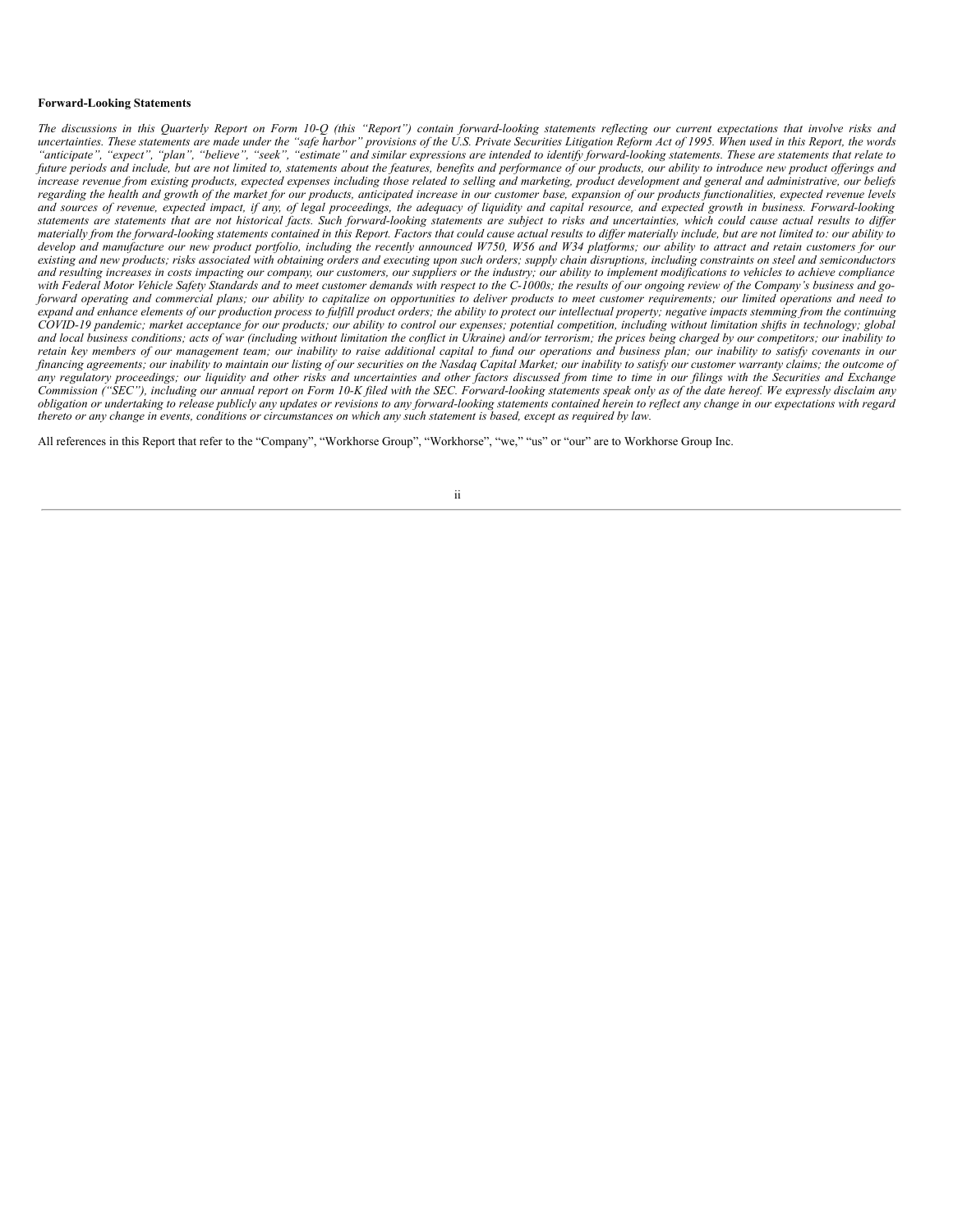## **Workhorse Group Inc.**

## Condensed Consolidated Balance Sheets

(Unaudited)

<span id="page-3-1"></span><span id="page-3-0"></span>

|                                                                                                                                                                                                                      |              | March 31.<br>2022              |              | December 31,<br>2021           |
|----------------------------------------------------------------------------------------------------------------------------------------------------------------------------------------------------------------------|--------------|--------------------------------|--------------|--------------------------------|
| <b>Assets</b>                                                                                                                                                                                                        |              |                                |              |                                |
| Current assets:                                                                                                                                                                                                      |              |                                |              |                                |
| Cash and cash equivalents                                                                                                                                                                                            | $\mathbb{S}$ | 167,047,876 \$                 |              | 201,647,394                    |
| Accounts and lease receivable, less allowance for credit losses of zero at March 31, 2022 and December 31, 2021                                                                                                      |              | 51,429                         |              | 149,776                        |
| Inventory, net                                                                                                                                                                                                       |              | 12,677,469                     |              | 10,067,367                     |
| Prepaid expenses and other current assets                                                                                                                                                                            |              | 8,872,177                      |              | 4,357,829                      |
| Total current assets                                                                                                                                                                                                 |              | 188,648,951                    |              | 216,222,366                    |
| Property, plant and equipment, net                                                                                                                                                                                   |              | 10,738,355                     |              | 7,897,807                      |
| Lease right-of-use assets                                                                                                                                                                                            |              | 10,012,515                     |              | 1,538,852                      |
| Other assets                                                                                                                                                                                                         |              | 126,310                        |              | 2,479,865                      |
| <b>Total Assets</b>                                                                                                                                                                                                  | $\mathbb{S}$ | 209,526,131                    | $\mathbb{S}$ | 228,138,890                    |
| <b>Liabilities</b>                                                                                                                                                                                                   |              |                                |              |                                |
| Current liabilities:                                                                                                                                                                                                 |              |                                |              |                                |
| Accounts payable                                                                                                                                                                                                     | \$           | 6,258,630 \$                   |              | 7,849,607                      |
| Accrued liabilities and other                                                                                                                                                                                        |              | 9,945,712                      |              | 14,752,827                     |
| Warranty liability                                                                                                                                                                                                   |              | 4,315,463                      |              | 4,583,916                      |
| Current portion of lease liabilities                                                                                                                                                                                 |              | 975,466                        |              | 363,714                        |
| Total current liabilities                                                                                                                                                                                            |              | 21,495,271                     |              | 27,550,064                     |
| Lease liabilities, long-term                                                                                                                                                                                         |              | 6,763,734                      |              | 1,191,053                      |
| Convertible notes, at fair value                                                                                                                                                                                     |              | 25,072,357                     |              | 24,705,000                     |
| <b>Total Liabilities</b>                                                                                                                                                                                             |              | 53, 331, 362                   |              | 53,446,117                     |
| Commitments and contingencies                                                                                                                                                                                        |              |                                |              |                                |
| <b>Stockholders' Equity:</b>                                                                                                                                                                                         |              |                                |              |                                |
| Series A preferred stock, par value \$0.001 per share, 75,000,000 shares authorized,<br>zero shares issued and outstanding as of March 31, 2022 and December 31, 2021                                                |              |                                |              |                                |
| Common stock, par value \$0.001 per share, 250,000,000 shares authorized, 151,993,870<br>shares issued and outstanding as of March 31, 2022 and 151,915,455 shares issued and<br>outstanding as of December 31, 2021 |              | 151,994                        |              | 151,916                        |
|                                                                                                                                                                                                                      |              |                                |              |                                |
| Additional paid-in capital<br>Accumulated deficit                                                                                                                                                                    |              | 688,472,154<br>(532, 429, 379) |              | 686,318,201<br>(510, 374, 844) |
| Accumulated other comprehensive loss                                                                                                                                                                                 |              |                                |              | (1,402,500)                    |
| Total stockholders' equity                                                                                                                                                                                           |              | 156, 194, 769                  |              | 174,692,773                    |
|                                                                                                                                                                                                                      | \$           | 209,526,131                    |              | 228,138,890                    |
| <b>Total Liabilities and Stockholders' Equity</b>                                                                                                                                                                    |              |                                | -S           |                                |

<span id="page-3-2"></span>See accompanying notes to the condensed consolidated financial statements.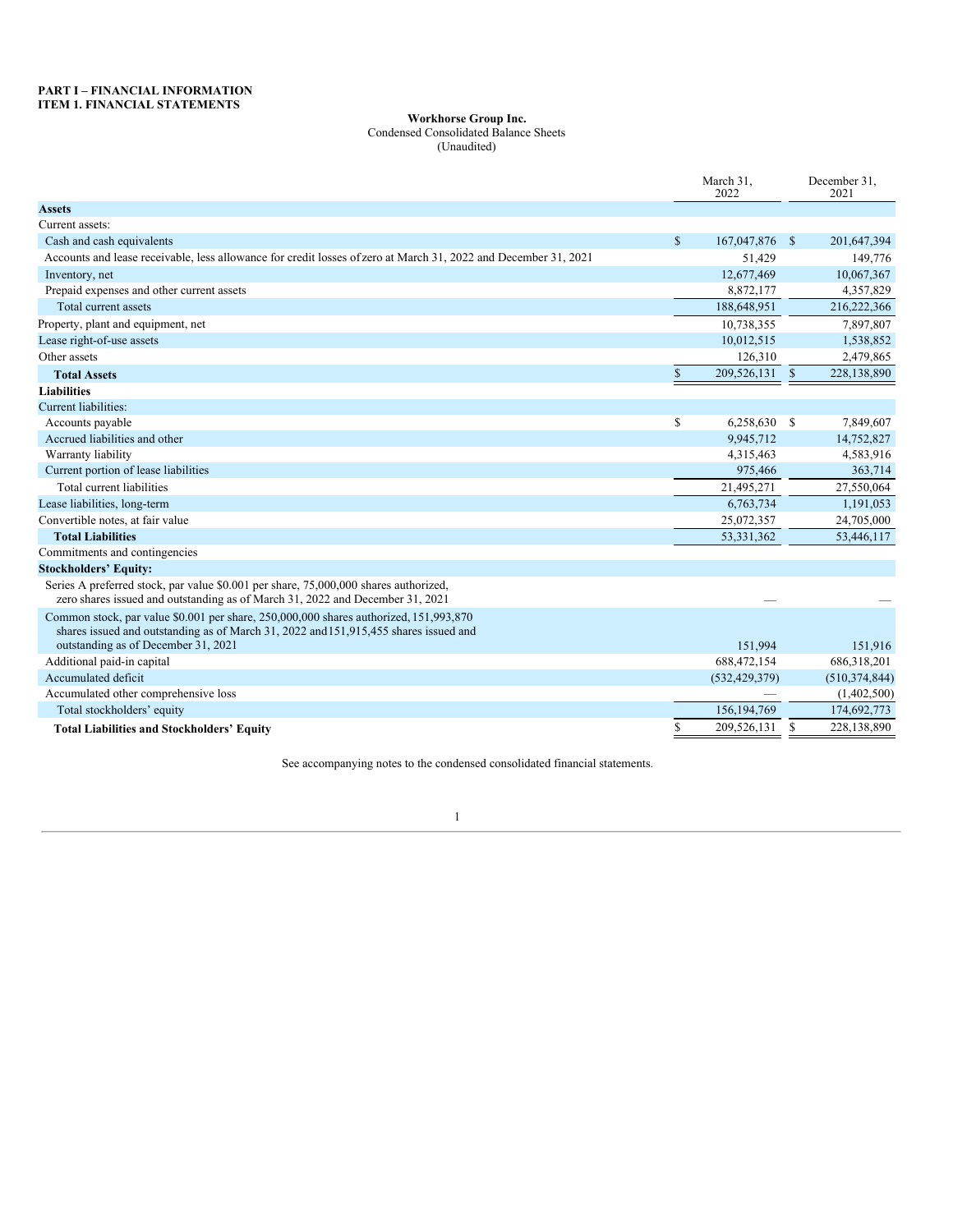### **Workhorse Group Inc.** Condensed Consolidated Statements of Operations (Unaudited)

|                                                                              |    | Three Months Ended March 31, |  |                 |  |  |  |
|------------------------------------------------------------------------------|----|------------------------------|--|-----------------|--|--|--|
|                                                                              |    | 2022                         |  | 2021            |  |  |  |
| Sales, net of returns and allowances                                         | S. | 14,299 \$                    |  | 521,060         |  |  |  |
| Cost of sales                                                                |    | 3,923,351                    |  | 6,225,299       |  |  |  |
| Gross loss                                                                   |    | (3,909,052)                  |  | (5,704,239)     |  |  |  |
| Operating expenses                                                           |    |                              |  |                 |  |  |  |
| Selling, general and administrative                                          |    | 11,910,259                   |  | 6,885,830       |  |  |  |
| Research and development                                                     |    | 4,011,934                    |  | 3,863,715       |  |  |  |
| Total operating expenses                                                     |    | 15,922,193                   |  | 10,749,545      |  |  |  |
| Loss from operations                                                         |    | (19, 831, 245)               |  | (16, 453, 784)  |  |  |  |
| Interest expense (income), net                                               |    | 2,223,290                    |  | (14,920,473)    |  |  |  |
| Other loss                                                                   |    |                              |  | (136, 605, 952) |  |  |  |
| Loss before benefit for income taxes                                         |    | (22,054,535)                 |  | (138, 139, 263) |  |  |  |
| Benefit for income taxes                                                     |    |                              |  | (17, 632, 492)  |  |  |  |
| Net loss                                                                     |    | $(22,054,535)$ \$            |  | (120, 506, 771) |  |  |  |
| Net loss per share of common stock                                           |    |                              |  |                 |  |  |  |
| Basic                                                                        |    | $(0.15)$ \$                  |  | (0.98)          |  |  |  |
| Diluted                                                                      |    | $(0.15)$ \$                  |  | (1.04)          |  |  |  |
|                                                                              |    |                              |  |                 |  |  |  |
| Weighted average shares used in computing net loss per share of common stock |    |                              |  |                 |  |  |  |
| Basic                                                                        |    | 151,939,491                  |  | 122,633,856     |  |  |  |
| Diluted                                                                      |    | 151,939,491                  |  | 128,301,184     |  |  |  |

<span id="page-4-0"></span>See accompanying notes to the condensed consolidated financial statements.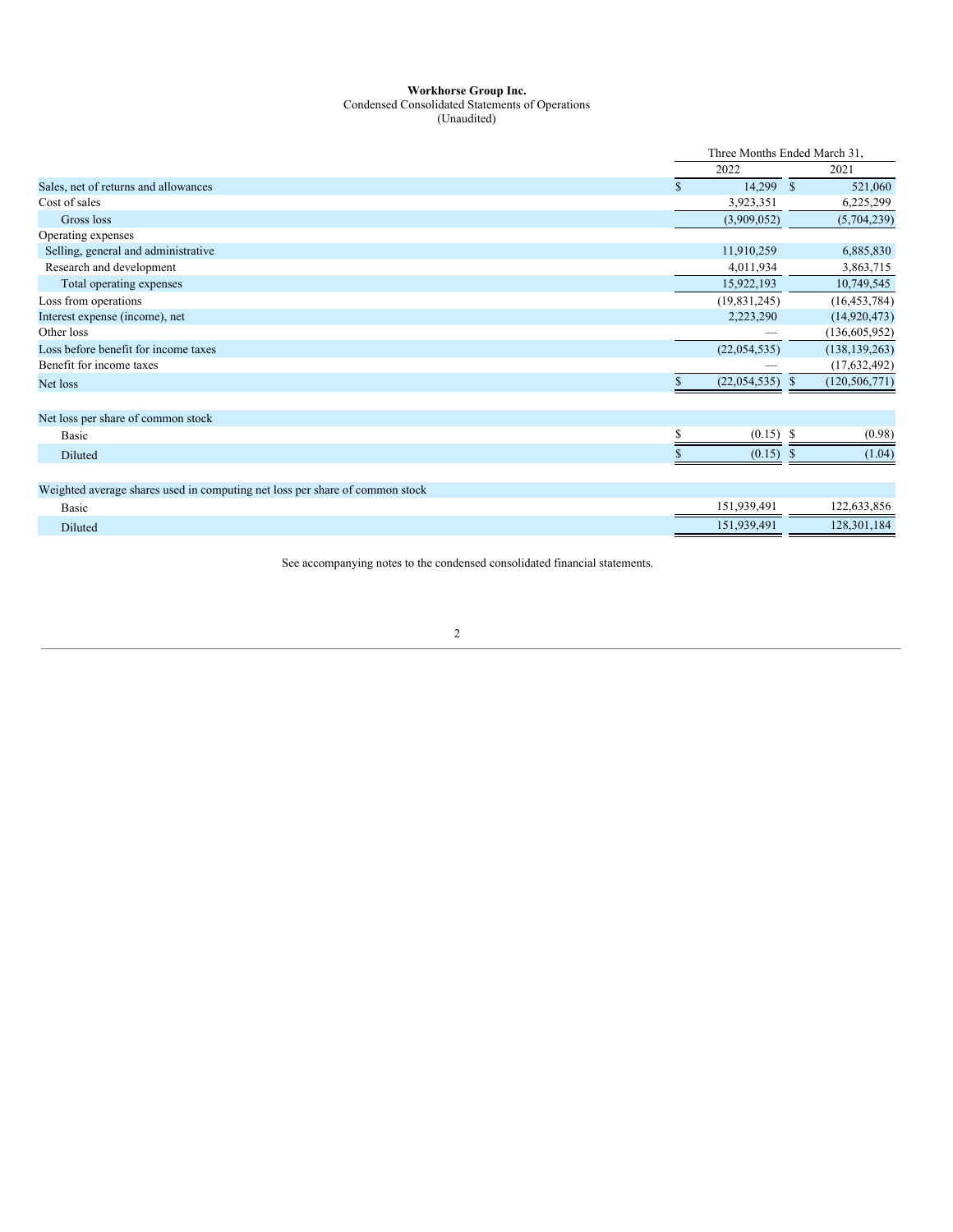# **Workhorse Group Inc.** Condensed Consolidated Statements of Stockholders' Equity

(Unaudited)

|                                                                            | Common Stock                  |  |                     | Series A<br>Preferred Stock |  |                                  |                        |  |                                                |                                  |                 |
|----------------------------------------------------------------------------|-------------------------------|--|---------------------|-----------------------------|--|----------------------------------|------------------------|--|------------------------------------------------|----------------------------------|-----------------|
|                                                                            | Number<br>of Shares<br>Amount |  | Number<br>of Shares | Amount                      |  | Additional<br>Paid-in<br>Capital | Accumulated<br>Deficit |  | <b>Accumulated Other</b><br>Comprehensive Loss | Total<br>Stockholders'<br>Equity |                 |
| Balance as of December 31, 2020                                            | 121,922,532                   |  | 121.923             |                             |  |                                  | 504,112,442            |  | $(109, 030, 031)$ \$                           |                                  | 395, 204, 334   |
| Stock options and warrants exercised, and<br>vesting of restricted shares* | 1,332,321                     |  | 1,332               |                             |  |                                  | 12,888                 |  |                                                |                                  | 14,220          |
| Stock-based compensation                                                   |                               |  |                     |                             |  |                                  | 892,428                |  | _                                              |                                  | 892,428         |
| Net loss for the three months ended March<br>31, 2021                      |                               |  |                     |                             |  |                                  |                        |  | (120, 506, 771)                                | _                                | (120, 506, 771) |
| Balance as of March 31, 2021                                               | 123.254.853                   |  | 123.255             |                             |  |                                  | 505,017,758            |  | (229.536.802)                                  |                                  | 275,604,211     |
|                                                                            |                               |  |                     |                             |  |                                  |                        |  |                                                |                                  |                 |

|                                                       | Common Stock        |         | Series A<br>Preferred Stock |                   |                                  |                        |  |                                                |  |                                  |
|-------------------------------------------------------|---------------------|---------|-----------------------------|-------------------|----------------------------------|------------------------|--|------------------------------------------------|--|----------------------------------|
|                                                       | Number<br>of Shares | Amount  | Number<br>of Shares         | Amount            | Additional<br>Paid-in<br>Capital | Accumulated<br>Deficit |  | <b>Accumulated Other</b><br>Comprehensive Loss |  | Total<br>Stockholders'<br>Equity |
| Balance as of December 31, 2021                       | 151,915,455         | 151.916 | $\qquad \qquad -$           | $\qquad \qquad -$ | 686,318,201                      | (510, 374, 844)        |  | $(1,402,500)$ \$                               |  | 174,692,773                      |
| Stock options and vesting of restricted shares*       | 78,415              | 78      |                             |                   | (196,340)                        |                        |  |                                                |  | (196, 262)                       |
| Stock-based compensation                              |                     |         |                             |                   | 2,350,293                        |                        |  |                                                |  | 2,350,293                        |
| Net loss for the three months ended March 31,<br>2022 |                     |         |                             |                   |                                  | (22,054,535)           |  |                                                |  | (22,054,535)                     |
| Other comprehensive loss                              |                     |         |                             |                   |                                  |                        |  | 1,402,500                                      |  | 1,402,500                        |
| Balance as of March 31, 2022                          | 151,993,870         | 151.994 |                             | $-$               | 688, 472, 154                    | (532, 429, 379)        |  |                                                |  | 156, 194, 769                    |

<span id="page-5-0"></span>*\*Net of tax payments related to shares withheld for option exercises and vested stock.*

See accompanying notes to the condensed consolidated financial statements.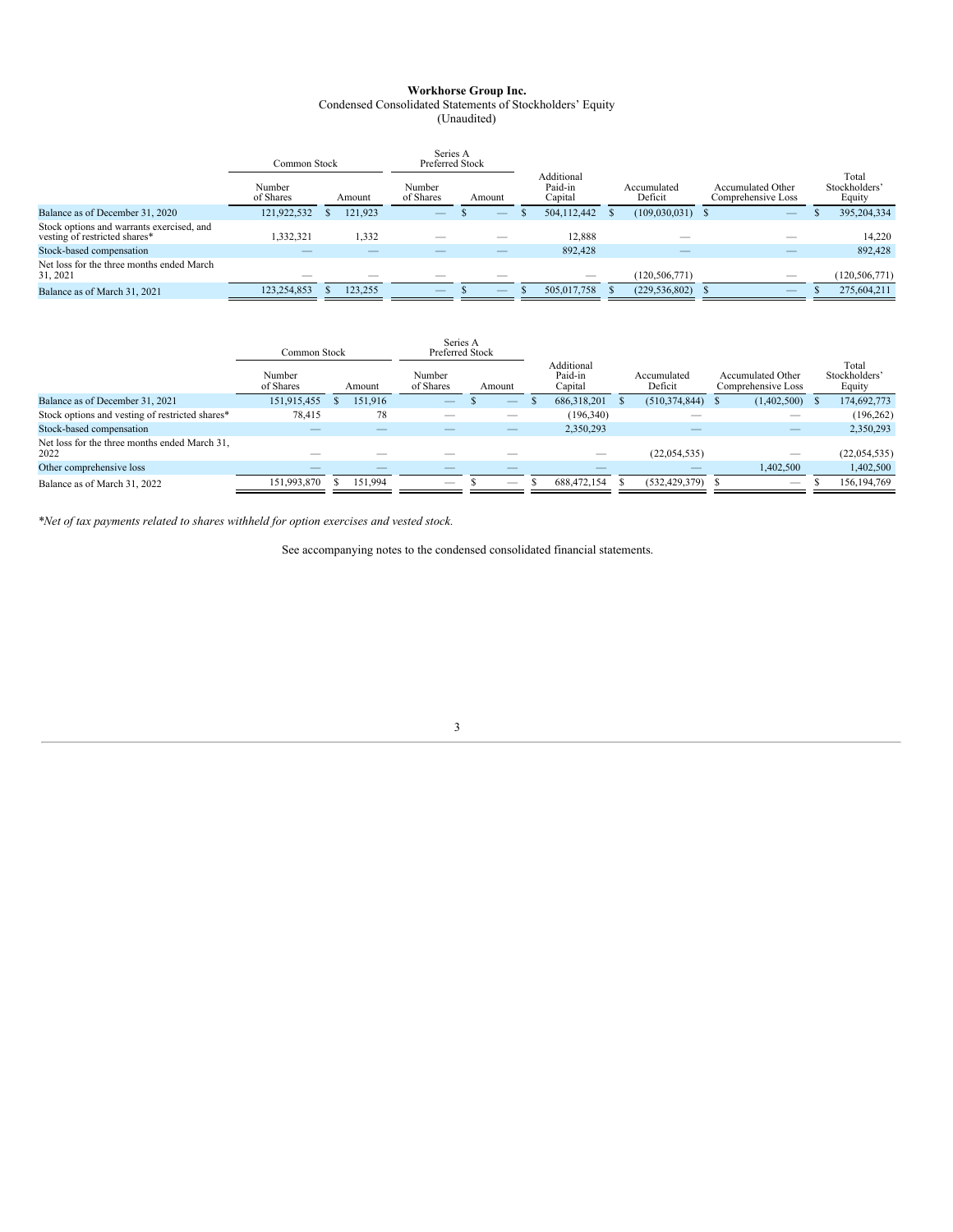# **Workhorse Group Inc.** Condensed Consolidated Statements of Cash Flows

(Unaudited)

|                                                                             |              | Three Months Ended March 31, |   |                 |
|-----------------------------------------------------------------------------|--------------|------------------------------|---|-----------------|
|                                                                             |              | 2022                         |   | 2021            |
| Cash flows from operating activities:                                       |              |                              |   |                 |
| Net loss                                                                    | $\mathbb{S}$ | $(22,054,535)$ \$            |   | (120, 506, 771) |
| Adjustments to reconcile net loss to net cash used in operating activities: |              |                              |   |                 |
| Depreciation                                                                |              | 319,984                      |   | 311,144         |
| Change in fair value and loss on exchange of convertible notes              |              | 1,769,857                    |   | (15,500,000)    |
| Change in fair value of Investment in LMC                                   |              |                              |   | 136,605,952     |
| Stock-based compensation                                                    |              | 2,350,293                    |   | 892,428         |
| Write down of inventory                                                     |              | 519,939                      |   | (361,717)       |
| Forgiveness of PPP Term Note                                                |              |                              |   | (1,411,000)     |
| Deferred taxes                                                              |              |                              |   | (17, 632, 492)  |
| Other non-cash items                                                        |              | 310,480                      |   |                 |
| Effects of changes in operating assets and liabilities:                     |              |                              |   |                 |
| Accounts and lease receivable                                               |              | 98,347                       |   | (9,635)         |
| Inventory                                                                   |              | (3,477,474)                  |   | (14, 842, 677)  |
| Prepaid expenses and other current assets                                   |              | (4,166,915)                  |   | (3,813,318)     |
| Other assets                                                                |              | (55,661)                     |   |                 |
| Accounts payable, accrued liabilities and other                             |              | (6,088,342)                  |   | 1,509,399       |
| Warranty liability                                                          |              | (268, 453)                   |   | (144, 957)      |
| Net cash used in operating activities                                       |              | (30,742,480)                 |   | (34,903,644)    |
| Cash flows from investing activities:                                       |              |                              |   |                 |
| Capital expenditures                                                        |              | (3,595,842)                  |   | (1, 264, 767)   |
| Net cash used in investing activities                                       |              | (3,595,842)                  |   | (1, 264, 767)   |
| Cash flows from financing activities:                                       |              |                              |   |                 |
| Payments on finance lease                                                   |              | (64, 934)                    |   |                 |
| Exercise of warrants and options and restricted share award activity        |              | (196, 262)                   |   | 14,220          |
| Net cash (used in) provided by financing activities                         |              | (261, 196)                   |   | 14,220          |
| Change in cash and cash equivalents                                         |              | (34,599,518)                 |   | (36, 154, 191)  |
| Cash, cash equivalents and restricted cash, beginning of the period         |              | 201,647,394                  |   | 241,229,067     |
| Cash and cash equivalents, end of the period                                | \$           | 167,047,876                  | S | 205,074,876     |

See accompanying notes to the condensed consolidated financial statements.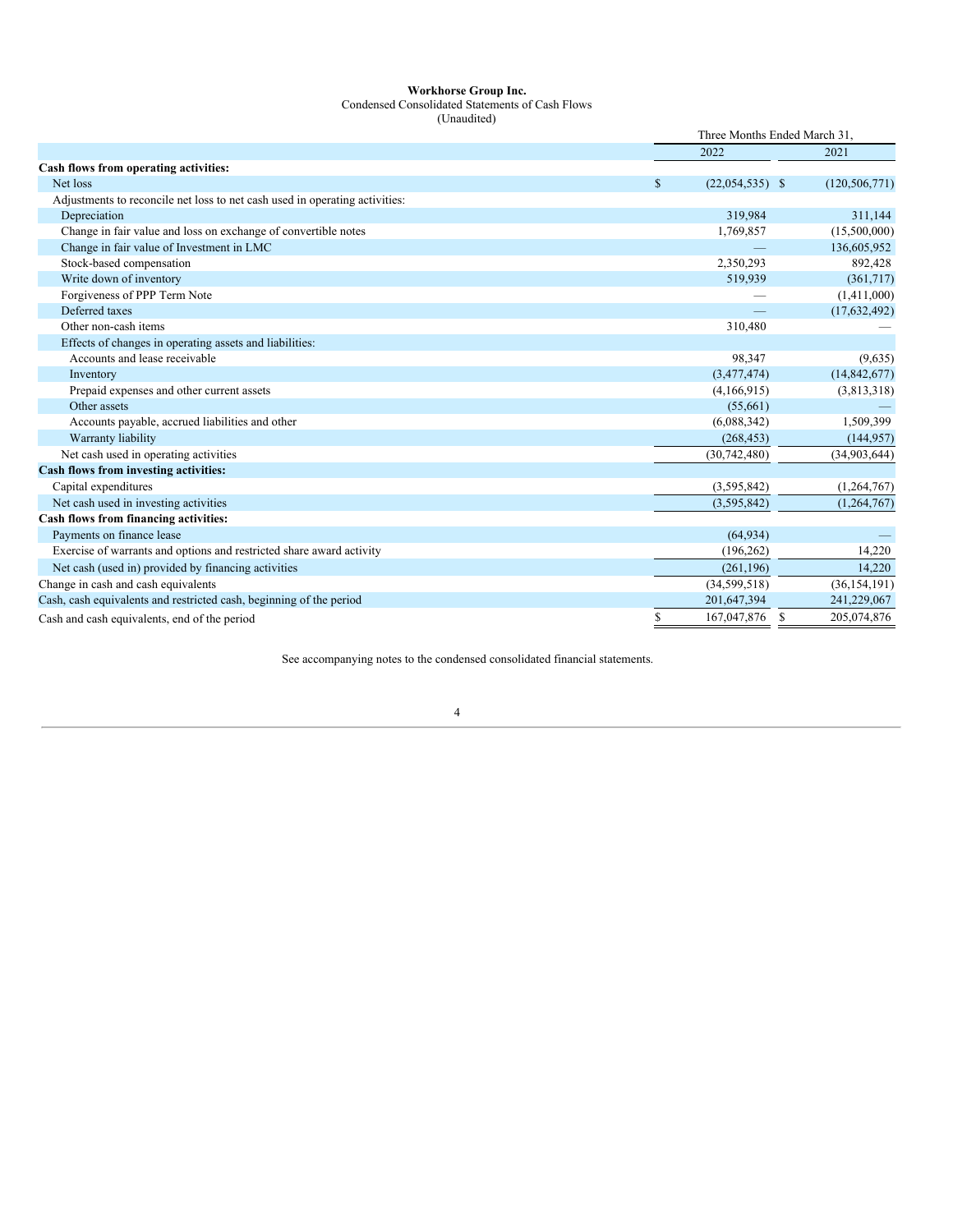### **Workhorse Group Inc. Notes to Condensed Consolidated Financial Statements (Unaudited)**

## <span id="page-7-0"></span>**1. SUMMARY OF BUSINESS AND SIGNIFICANT ACCOUNTING PRINCIPLES**

*Overview*

We are a technology company with a vision to pioneer the transition to zero-emission commercial vehicles. Our primary focus is to provide sustainable and cost-effective solutions to the commercial transportation sector. We design and manufacture all-electric delivery trucks and drone systems, including the technology that optimizes the way these vehicles operate. We are focused on our core competency of bringing our electric delivery vehicle platforms to market.

### *Principles of Consolidation*

The accompanying condensed consolidated financial statements have been prepared in conformity with U.S. generally accepted accounting principles ("GAAP") and reflect our accounts and operations and those of our wholly-owned subsidiaries. All intercompany balances and transactions have been eliminated upon consolidation.

#### *Use of Estimates*

The preparation of financial statements in conformity with GAAP requires management to make estimates and assumptions that affect the reported amounts of assets, liabilities, revenues, costs and expenses and related disclosures in the accompanying notes.

In the opinion of our management, the Unaudited Condensed Consolidated Financial Statements include all adjustments that are necessary for the fair presentation of Workhorse's financial condition, results of operations and cash flows for the interim periods presented. Such adjustments are of a normal, recurring nature. The results of operations and cash flows for the interim periods presented may not necessarily be indicative of full-year results. Reference should be made to the financial statements contained in our Annual Report on Form 10-K for the year ended December 31, 2021.

## **2. INVENTORY, NET**

Inventory consisted of the following:

|                          | March 31, 2022 | December 31, 2021 |
|--------------------------|----------------|-------------------|
| Raw materials            | 66,204,677 \$  | 66,238,615        |
| Work in process          | 24,158,510     | 20,826,644        |
| Finished goods           |                |                   |
|                          | 90, 363, 187   | 87,065,259        |
| Less: inventory reserves | (77,685,718)   | (76,997,892)      |
| Inventory, net           | 12,677,469     | 10,067,367        |
|                          |                |                   |

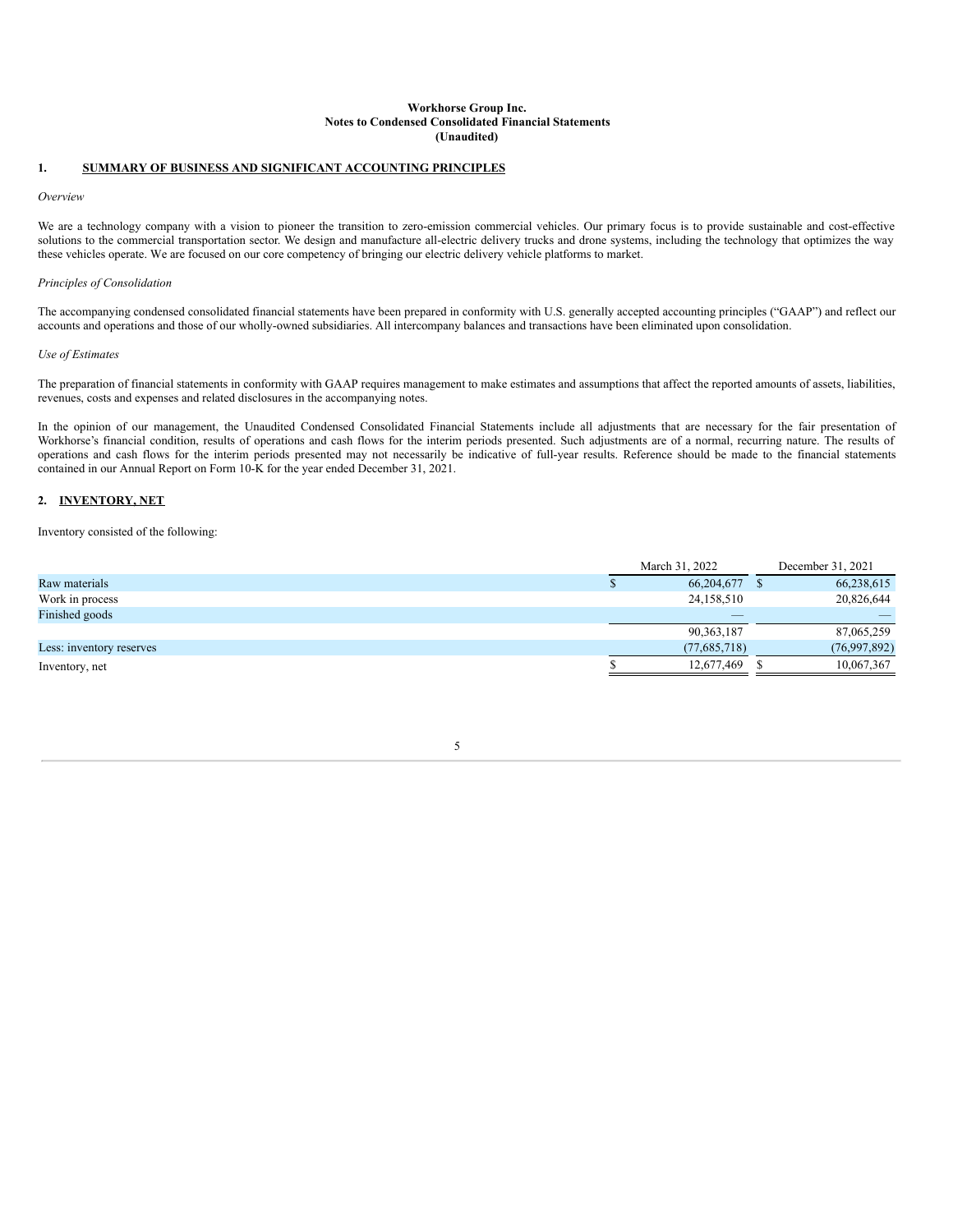## **3. PREPAID EXPENSES AND OTHER CURRENT ASSETS**

Prepaid and other current assets consisted of the following:

|                                                | March 31, 2022           | December 31, 2021 |
|------------------------------------------------|--------------------------|-------------------|
| Prepaid purchases $(1)$                        | 29,040,858               | 24, 101, 695      |
| Less: prepaid purchases reserve <sup>(2)</sup> | (21, 944, 592)           | (23,912,025)      |
| Prepaid purchases, net                         | 7,096,266                | 189,670           |
| Prepaid insurance                              | 1,288,429                | 2,205,608         |
| Right of return asset                          | $\overline{\phantom{a}}$ | 1,620,000         |
| Other                                          | 487.482                  | 342,551           |
| Prepaid expenses and other current assets      | 8,872,177                | 4,357,829         |

The Company's prepaid purchases balance consists primarily of deposits made to our suppliers for non-recurring engineering costs, capital expenditures, and production (1) parts. The increase in prepaid purchases as compared to December 31, 2021 is primarily due to deposits on orders related to the Company's W750 vehicle platform.

 $^{(2)}$  We record reserves on prepaid purchase balances that are significantly aged, for balances that represent deposits for certain production parts related to the Company's C-Series vehicle platform, and for balances specifically identified as having a carrying value in excess of net realizable value. The reserve represents our best estimate of deposits on orders that we do not expect to recover.

## **4. REVENUE**

## *Revenue Recognition*

During the three months ended March 31, 2022 and 2021, the Company recognized sales, net of returns and allowances, of \$14,299 and \$521,060, respectively.

Revenue is recognized when obligations under the terms of a contract with our customer are satisfied. Generally, this occurs when we transfer control of our vehicles, parts, or accessories, or provide services. Revenue is measured as the amount of consideration we expect to receive in exchange for transferring goods or providing services. For the majority of sales, this occurs when products are shipped from our manufacturing facility. At the time of revenue recognition, we reduce the transaction price and record a sales return reserve against revenue for estimated variable considerations related to future product returns. Such estimates are based on an analysis of known pending returns and historical experience. We adjust our estimate of revenue at the earlier of when the value of consideration we expect to receive changes or when the consideration becomes fixed.

Sales and other taxes we collect concurrent with revenue-producing activities are excluded from revenue. Incidental items that are immaterial in the context of the contract are recognized as expense. The expected costs associated with our base warranties and field service actions are recognized as expense when the products are sold. We do not have any material significant payment terms as payment is received at or shortly after the point of sale.

Revenue related to extended service contracts is recognized over the term of the agreement in proportion to the costs we expect to incur in satisfying the contract obligations.

We have elected to recognize the cost for freight and shipping when control over vehicles, parts, or accessories has transferred to the customer as an expense in Cost of Sales.

## *Accounts Receivable*

Accounts receivable primarily include amounts related to sales of our products and services rendered. We provide an allowance against accounts receivable for the amount we expect to be uncollectible. We write-off accounts receivable against the allowance when they are deemed uncollectible.

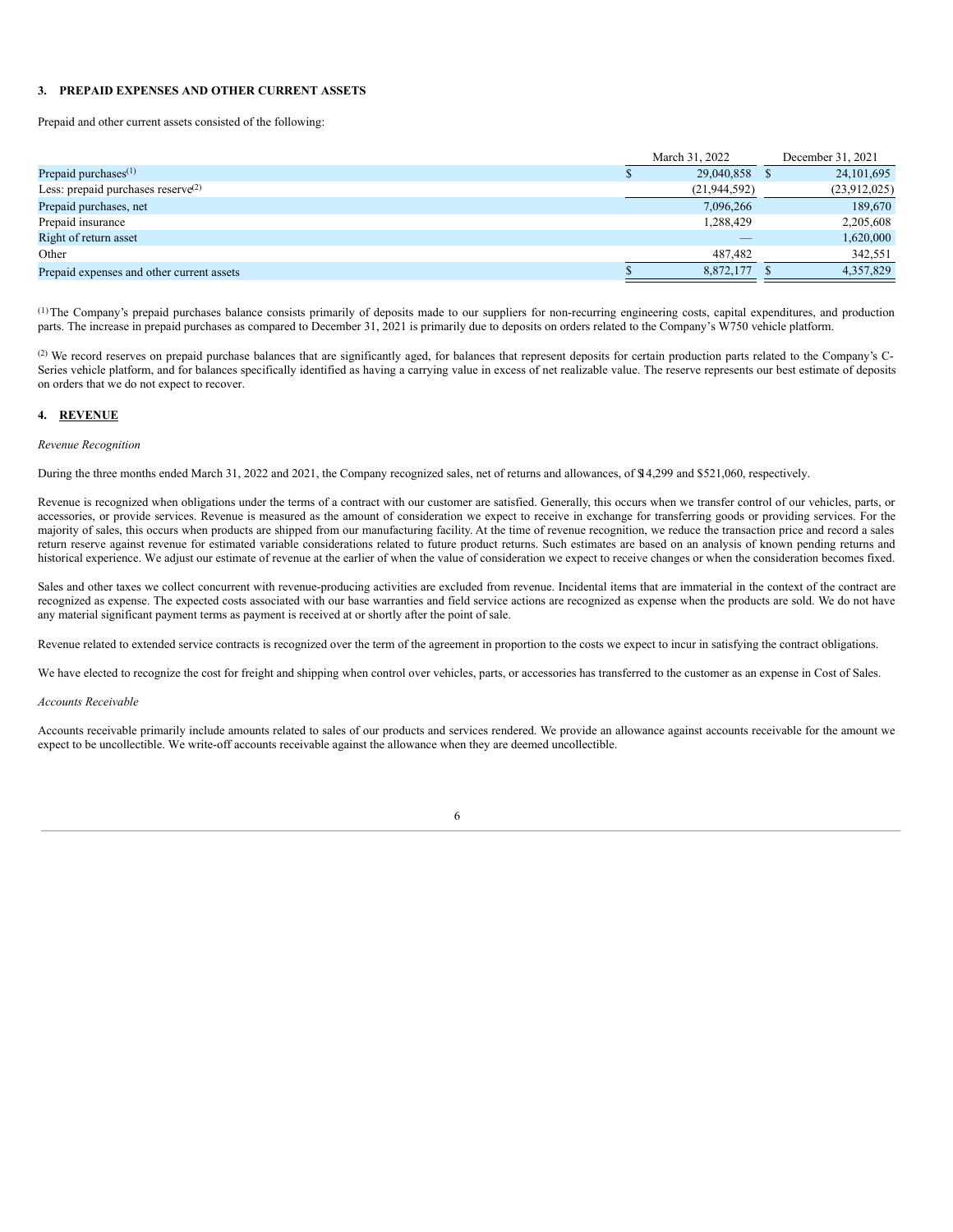## **5. DEBT**

#### *4.0% Senior Secured Convertible Notes Due 2024 (*"*2024 Notes*"*)*

The fair value of the 2024 Notes as of March 31, 2022 and December 31, 2021 was \$25.1 million and \$24.7 million, respectively. The fair value of the 2024 Notes as of March 31, 2022 was determined using the subsequent settlement amount of the notes. In electing the fair value option, the Company recognizes changes in fair value attributable to changes in stock price in Interest Expense (Income) and changes in fair value attributable to credit spread in Other Comprehensive Loss.

The contractual principal balance of the 2024 Notes was \$27.5 million as of March 31, 2022 and December 31, 2021. Interest was payable quarterly beginning January 15, 2021 at a rate of 4.0% per annum. Interest expense related to the 2024 Notes for the three months ended March 31, 2022 and 2021 was \$0.3 million and \$2.0 million, respectively.

On April 21, 2022, we exchanged the remaining \$27.5 million in aggregate principal of the 2024 Notes for approximately7.8 million shares of the Company's common stock. The number of shares issued was calculated by dividing \$29.4 million, which represents 107% of the principal amount of the notes, plus \$0.3 million of interest accrued on the notes, by the average of the daily VWAPS for the 10 days immediately preceding April 21, 2022. The Company recognized a loss of \$ 1.8 million in the first quarter of 2022, which includes a \$0.4 million adjustment to the fair value of the convertible notes to the value of the shares issued under the exchange and a \$.4 million adjustment related to the realization of the amount previously recognized in Accumulated Other Comprehensive Loss. The total loss was recorded in Interest Expense for the three months ended March 31, 2022.

Subsequent to the exchange, the Company has no convertible notes outstanding and the indenture and related security agreement under which the 2024 Notes were issued have been terminated.

See Note 13, *Fair Value Measurements*, for additional information regarding the fair value measurement of the 2024 Notes.

## *PPP Term Note*

On April 14, 2020, the Company entered into a Paycheck Protection Program Term Note ("PPP Term Note") under the Paycheck Protection Program of the Coronavirus Aid, Relief, and Economic Security Act ("CARES Act"). The Company received total proceeds of approximately \$ 1.4 million. In accordance with the requirements of the CARES Act, the Company used the proceeds primarily for payroll costs. Interest accrued on the PPP Term Note at the rate of 1.0% per annum. The Company elected to account for the PPP Term Note as debt and accrued interest over the term of the note.

On January 15, 2021, the outstanding principal and interest accrued on the PPP Term Note were fully forgiven. The Company recognized approximately \$1.4 million in gain on the forgiveness of the PPP Term Note, which was recorded in Interest Income during the three months ended March 31, 2021.

## **6. ACCRUED LIABILITIES AND OTHER AND WARRANTY LIABILITY**

Accrued liabilities and other current liabilities consisted of the following:

|                             | March 31, 2022 | December 31, 2021 |
|-----------------------------|----------------|-------------------|
| d commissions               | 2,759,000      | 4,000,000         |
| nsation and related costs   | 2,334,887      | 4,030,085         |
| d interest                  | 293,333        | 232,222           |
| turn reserve                |                | 2,410,000         |
|                             | 4,567,492      | 4,080,520         |
| crued liabilities and other | 9,945,712      | 14,752,827        |
|                             |                |                   |

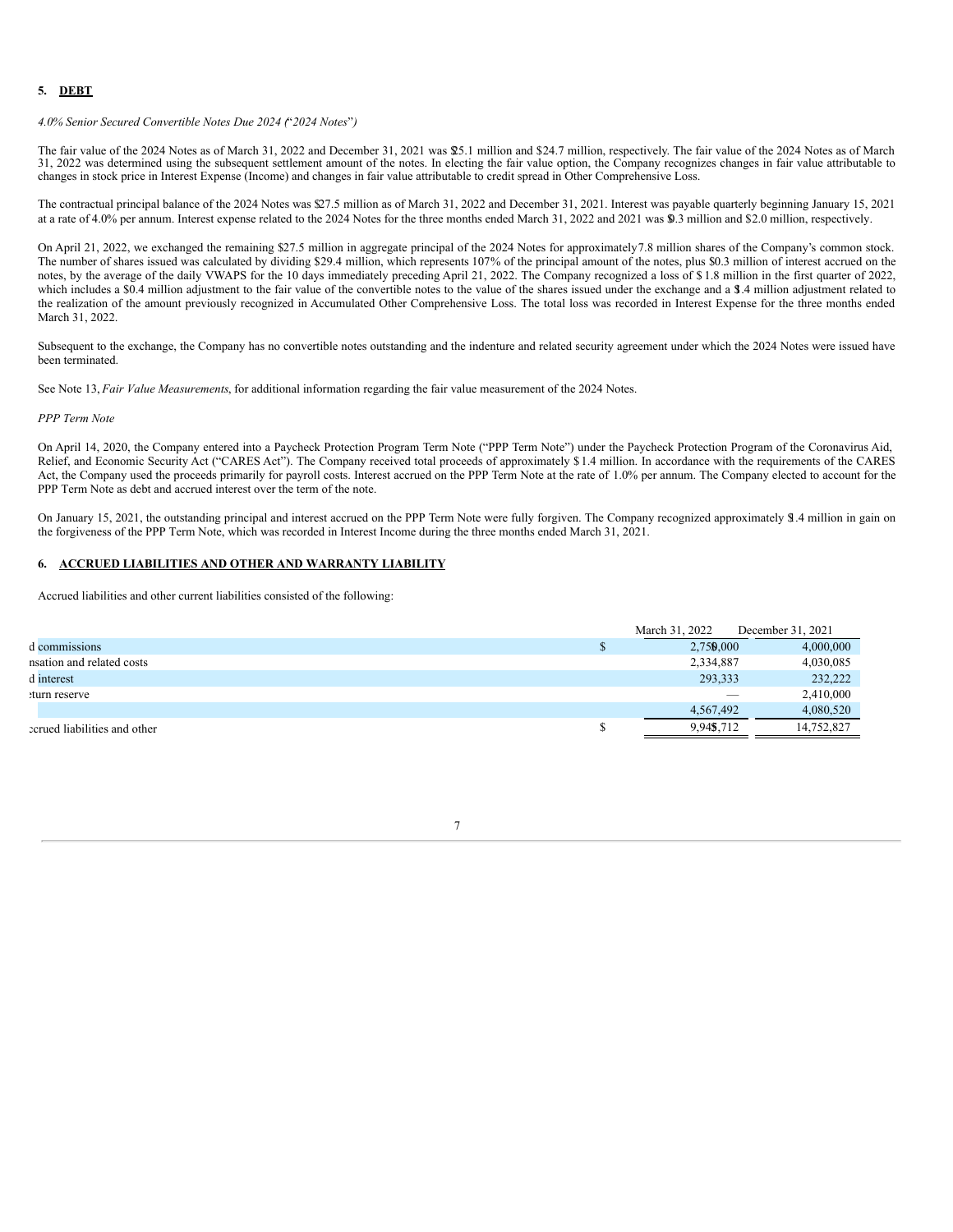#### *Warranties*

We generally offer warranty coverage for our products. We accrue warranty related costs under standard warranty terms and for certain claims outside the contractual obligation period that we choose to pay as accommodations to our customers.

Provisions for estimated assurance warranties are recorded at the time of sale and are periodically adjusted to reflect actual experience. The amount of warranty liability accrued reflects management's best estimate of the expected future cost of honoring Company obligations under the warranty plans. Historically, the cost of fulfilling the Company's warranty obligations has principally involved replacement parts, towing and transportation costs, labor and sometimes travel for any field retrofit campaigns. The Company's estimates are based on historical experience, the extent of pre-production testing, the number of units involved, and the extent of features/components included in product models. The Company reviews actual warranty claims experience to determine if there are systemic defects that would require a field campaign.

Although we believe the estimates and judgments discussed herein are reasonable, actual results could differ and we may be exposed to increases or decreases in our warranty accrual that could be material.

Warranty liability activity consisted of the following:

| 2021       |
|------------|
| 5,400,000  |
| (244, 957) |
| 100,000    |
| 5,255,043  |
|            |

## **7. LEASES**

We have entered into various operating and finance lease agreements for offices, manufacturing and warehouse facilities. We determine if an arrangement is a lease, or contains a lease, at inception and record the leases in our financial statements upon lease commencement, which is the date when the underlying asset is made available for our use by the lessor.

Our leases may include options to extend the lease term for up to5 years. Some of our leases also include options to terminate the lease prior to the end of the agreed upon lease term. For purposes of calculating lease liabilities, lease terms include options to extend or terminate the lease when it is reasonably certain that we will exercise such options.

Lease expense for operating leases is recognized on a straight-line basis over the lease term as cost of sales or operating expenses depending on the nature of the leased asset.

|                          | Three Months Ended March 31. |         |  |         |
|--------------------------|------------------------------|---------|--|---------|
|                          |                              | 2022    |  | 2021    |
| Short-term lease expense |                              | 175,905 |  | 123,515 |
| Operating lease expense  |                              | 297.423 |  | $-$     |
| Total lease expense      |                              | 473.328 |  | 123.515 |

Lease right of use assets consisted of the following:

|                                 |   | March 31, 2022 | December 31, 2021        |
|---------------------------------|---|----------------|--------------------------|
| <b>Operating leases</b>         | w | 4.040.010      | .538.852                 |
| Finance leases                  |   | 5.972.505      | $\overline{\phantom{a}}$ |
| Total lease right-of-use assets |   | 10.012.515     | .538.852                 |

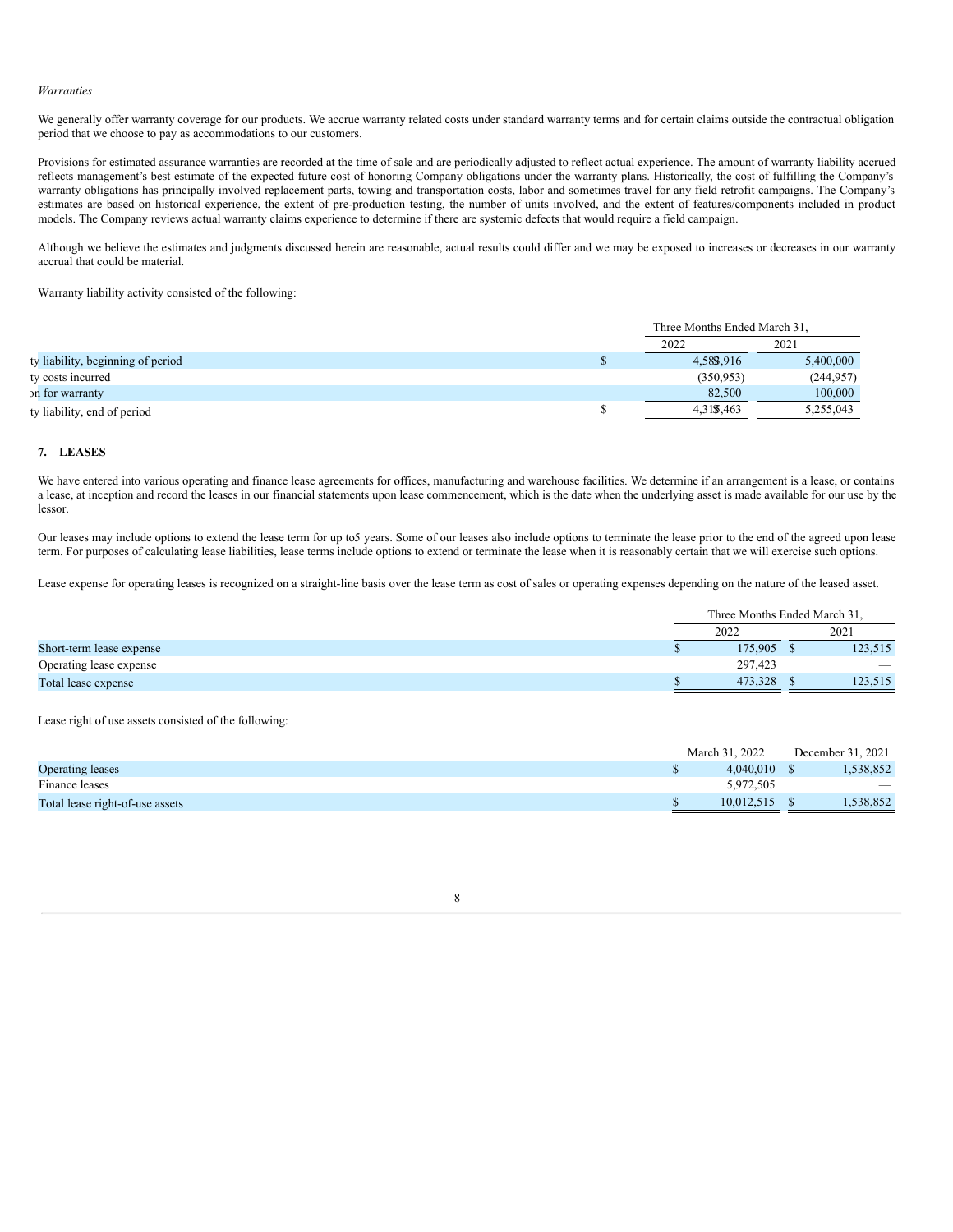Lease liabilities consisted of the following:

|                         | March 31, 2022 | December 31, 2021               |
|-------------------------|----------------|---------------------------------|
| <b>Operating leases</b> | 4,139,648      | 1,554,767                       |
| Finance leases          | 3,599,552      | $\hspace{0.1mm}-\hspace{0.1mm}$ |
| Total lease liabilities | 7,739,200      | 1,554,767                       |
| Less: current portion   | (975, 466)     | (363, 714)                      |
| Long-term portion       | 6.763.734      | 1,191,053                       |

Supplemental cash flow information related to leases where we are the lessee is as follows:

|                                                                         | Three Months Ended March 31, |            |      |
|-------------------------------------------------------------------------|------------------------------|------------|------|
|                                                                         |                              | 2022       | 2021 |
| Cash paid for amounts included in the measurement of lease liabilities: |                              |            |      |
| Operating cash outflows from operating leases                           |                              | 297.423 \$ |      |
| Operating cash outflows from finance leases (interest payments)         |                              | 120,727    |      |
| Financing cash outflows from finance leases                             |                              | 64.934     |      |
| Leased assets obtained in exchange for finance lease liabilities        |                              | 2,614,533  |      |
| Leased assets obtained in exchange for operating lease liabilities      |                              | 6,022,694  |      |

## **8. STOCK-BASED COMPENSATION**

The Company maintains, as approved by the board of directors, the 2019 Stock Incentive Plan (the "Plan") providing for the issuance of stock-based awards to employees, officers, directors or consultants of the Company. Non-qualified stock options may only be granted with an exercise price equal to the market value of the Company's common stock on the grant date. Awards under the Plan may be either vested or unvested options, or unvested restricted stock. The Plan has authorized 8.0 million shares for issuance of stock-based awards. As of March 31, 2022 there were approximately 2.3 million shares available for issuance of future stock awards, respectively, which includes shares available under the 2019 and 2017 incentive plans.

*Stock-based compensation expense*

The following table summarizes stock-based compensation expense:

|                                           | Three Months Ended March 31. |            |  |         |
|-------------------------------------------|------------------------------|------------|--|---------|
|                                           |                              | 2022       |  | 2021    |
| Stock options                             |                              | 232,378 \$ |  | 70,412  |
| Restricted stock awards                   |                              | 1.679.244  |  | 822,016 |
| Performance-based restricted stock awards |                              | 438.671    |  |         |
| Total stock-based compensation expense    |                              | 2.350.293  |  | 892,428 |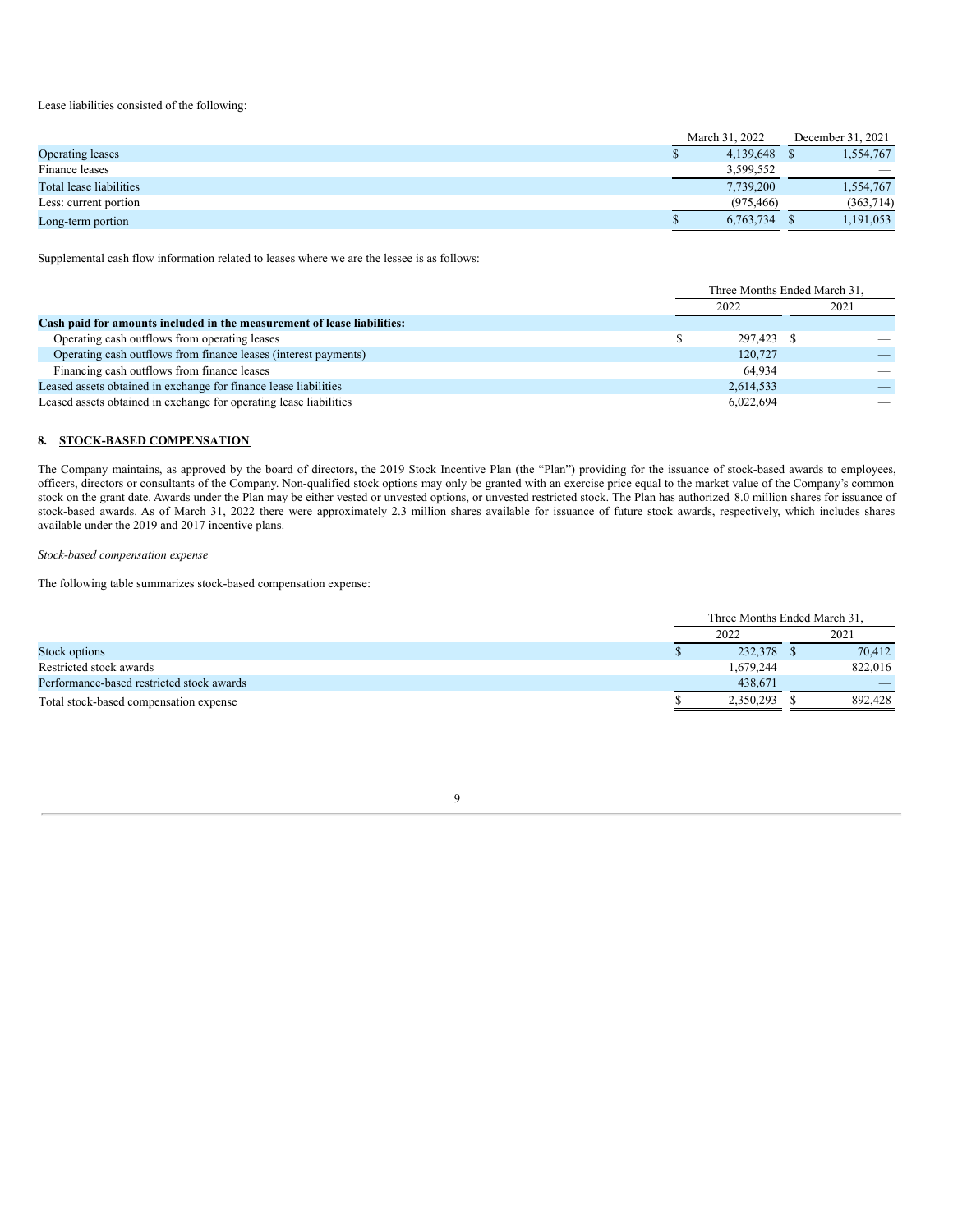## *Stock options*

A summary of stock option activity for the three months ended March 31, 2022 is as follows:

|                                                 | Number of Options | Weighted<br>Average<br><b>Exercise Price</b><br>per Option | Weighted<br>Average<br>Remaining<br>Contractual Life<br>(Years) |
|-------------------------------------------------|-------------------|------------------------------------------------------------|-----------------------------------------------------------------|
| Balance, December 31, 2021                      | 495,836 \$        | 6.80                                                       | 6.5                                                             |
| Exercised                                       | (3,254)           | 1.81                                                       |                                                                 |
| Balance, March 31, 2022                         | 492,582           | 6.78                                                       | 6.3                                                             |
|                                                 |                   |                                                            |                                                                 |
| Number of options exercisable at March 31, 2022 | 231,683 \$        | 3.45                                                       | 2.8                                                             |

As of March 31, 2022, unrecognized compensation expense was \$2.4 million for unvested options which is expected to be recognized over the next2.4 years.

## *Restricted stock awards*

A summary of restricted stock award activity for the three months ended March 31, 2022 is as follows:

|                            | Number of Unvested<br><b>Shares</b> | Weighted Average<br>Grant Date Fair<br>Value per Share |
|----------------------------|-------------------------------------|--------------------------------------------------------|
| Balance, December 31, 2021 | $1,617,192$ \$                      | 9.33                                                   |
| Granted                    | 2,422,809                           | 3.10                                                   |
| Vested                     | (127, 957)                          | 10.41                                                  |
| Forfeited                  | (26,700)                            | 5.51                                                   |
| Balance, March 31, 2022    | 3,885,344                           | 5.43                                                   |

As of March 31, 2022, unrecognized compensation expense was \$19.0 million for unvested restricted stock awards which is expected to be recognized over the next2.5 years.

*Total shareholder return target performance share units (*"*TSR PSUs*"*)*

A summary of the TSR PSU award activity for the three months ended March 31, 2022 is as follows:

|                            | Number of Unvested<br><b>Shares</b> | Weighted Average<br>Grant Date Fair Value<br>per Share |
|----------------------------|-------------------------------------|--------------------------------------------------------|
| Balance, December 31, 2021 | 306,197                             | 11.79                                                  |
| Granted $(1)$              | 420,170                             | 11.79                                                  |
| Balance, March 31, 2022    | 726,367                             | 11.79                                                  |

 $(1)$ On February 23, 2022, the Company issued an additional0.4 million TSR PSUs to certain executives. Vesting is based upon the Company's total shareholder return as compared to a group of peer companies over a 3-year performance period. The TSR PSUs vest only upon the achievement of the applicable performance conditions for the performance period, and depending on the actual achievement on the performance conditions, the grantee may earn between 0% and 200% of the target TSR PSUs. The grant date fair value of \$11.79 per TSR PSU was estimated using a Monte-Carlo simulation model using a volatility assumption of117% and risk-free interest rate of 0.69%.

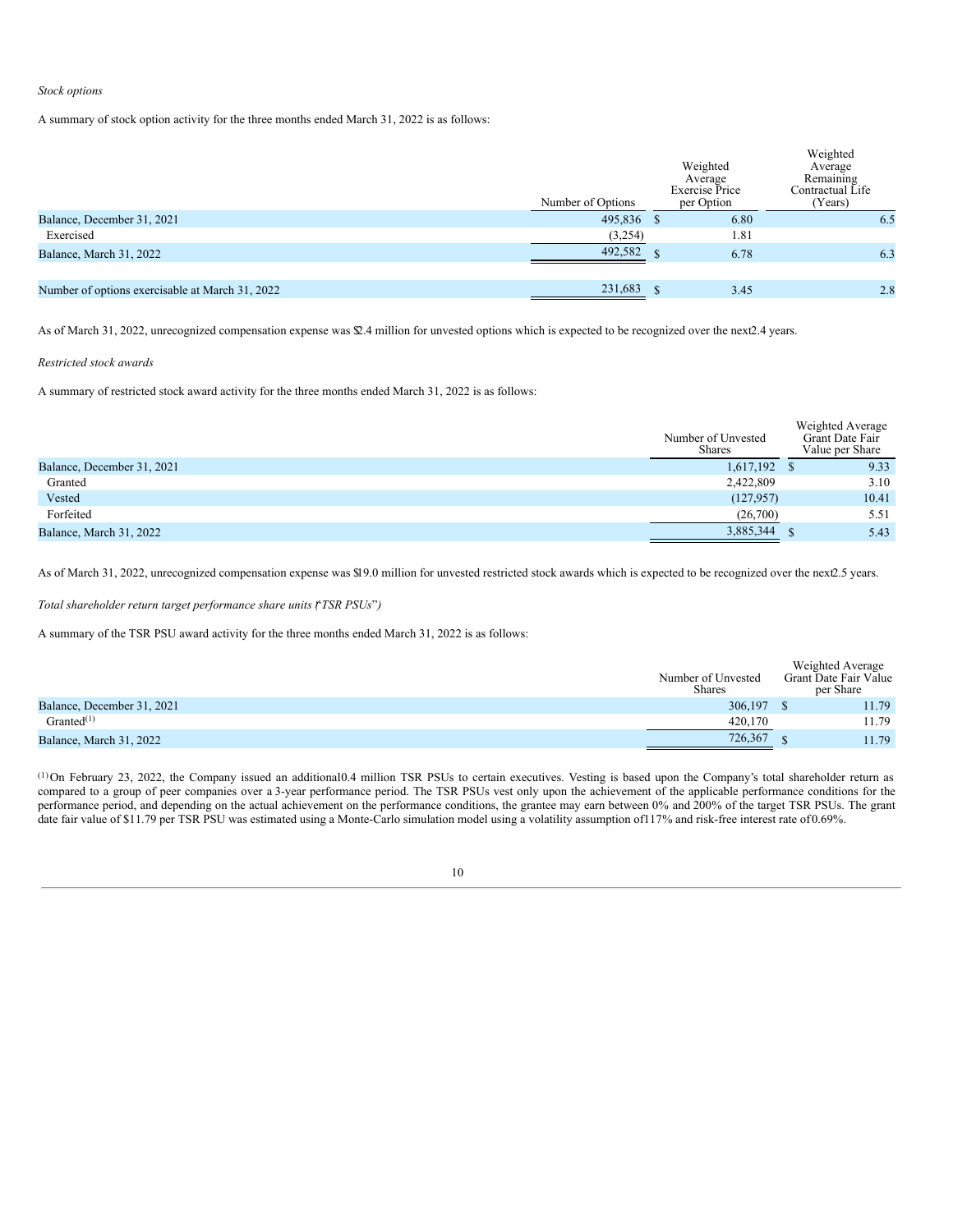As of March 31, 2022, unrecognized compensation expense was \$7.9 million for unvested TSR PSUs, which is expected to be recognized over the next2.8 years.

## *EBITDA target performance share units (*"*EBITDA PSUs*"*)*

On February 23, 2022, the Company issued0.4 million EBITDA PSUs. Vesting is based upon the Company's performance, over a performance period ending December 31, 2024, on certain measures including a cumulative adjusted EBITDA target. The EBITDA PSUs vest only upon the achievement of the applicable performance conditions for the performance period, and depending on the actual achievement on the performance conditions, the grantee may earn between 0% and 200% of the target EBITDA PSUs. The fair value of performance share units is calculated based on the stock price on the date of grant.

The stock-based compensation expense recognized each period is dependent upon our estimate of the number of shares that will ultimately vest based on the achievement of EBITDA-based performance conditions. Future stock-based compensation expense for unvested EBITDA PSUs will be based on the fair value of the awards as of the grant date, which has not yet occurred, as the cumulative adjusted EBITDA target condition is not yet defined.

## **9. INCOME TAXES**

As of March 31, 2022 and December 31, 2021, the Company's deferred tax liability was zero. The cumulative deferred tax assets are fully reserved as there is not sufficient evidence to conclude that it is more likely than not the deferred tax assets are realizable. No current liability for federal or state income taxes has been included in these Condensed Consolidated Financial Statements due to the loss for the periods.

## **10. EARNINGS PER SHARE**

Basic loss per share of common stock is calculated by dividing net loss by the weighted-average shares outstanding for the period. Potentially dilutive shares, which are based on the weighted-average shares of common stock underlying outstanding stock-based awards and warrants using the treasury stock method, and convertible notes using the ifconverted method, are included when calculating the diluted net loss per share of common stock when their effect is dilutive.

The following table presents the reconciliation of net loss used in computing diluted net loss per share of common stock:

|                                           | Three Months Ended March 31. |  |                 |
|-------------------------------------------|------------------------------|--|-----------------|
|                                           | 2022                         |  | 2021            |
| Net loss                                  | $(22,054,535)$ \$            |  | (120, 506, 771) |
| Interest on convertible notes             | $\overline{\phantom{a}}$     |  | 2,000,000       |
| Change in fair value of convertible notes | $\overline{\phantom{a}}$     |  | (15,500,000)    |
| Adjusted net loss                         | (22,054,535)                 |  | (134,006,771)   |

The following table presents the reconciliation of basic to diluted weighted average shares used in computing net loss per share of common stock:

|                                              | Three Months Ended March 31, |             |  |
|----------------------------------------------|------------------------------|-------------|--|
|                                              | 2022                         | 2021        |  |
| Weighted average shares outstanding, basic   | 151.939.491                  | 122,633,856 |  |
| Stock-based awards and warrants              |                              |             |  |
| Convertible notes                            | _                            | 5,667,328   |  |
| Weighted average shares outstanding, diluted | 151.939.491                  | 128,301,184 |  |

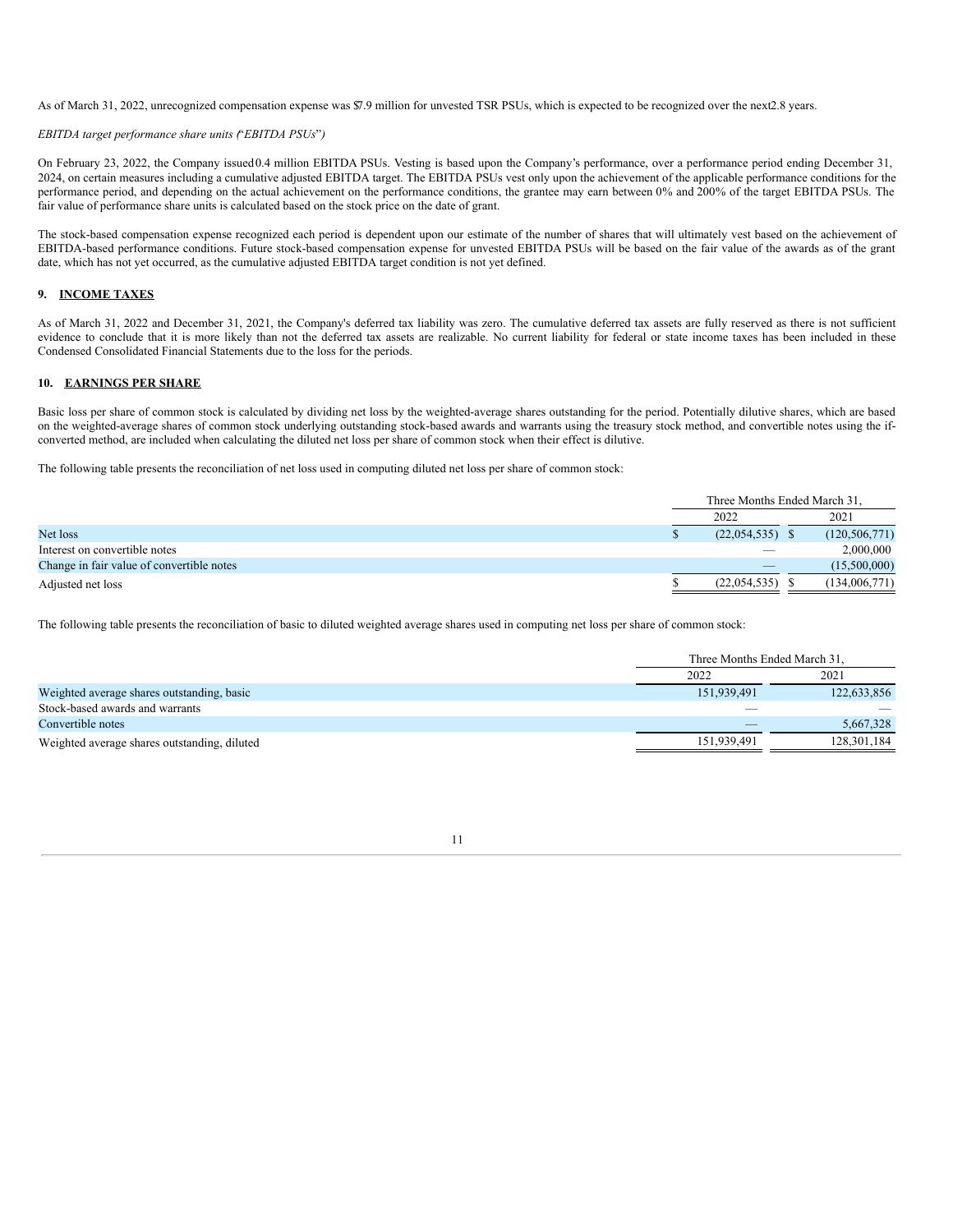The following table presents the potentially dilutive shares that were excluded from the computation of diluted net loss per share of common stock, because their effect was anti-dilutive:

|                                 | Three Months Ended March 31. |                                |  |
|---------------------------------|------------------------------|--------------------------------|--|
|                                 | 2022                         | 2021                           |  |
| Stock-based awards and warrants | 6,525,999                    | 3,929,451                      |  |
| Convertible notes $(1)$         | 7,828,917                    | $\overbrace{\hspace{25mm}}^{}$ |  |

 $(1)$  Represents shares issued in exchange of convertible notes on April 21, 2022. See Note 5 $Debt$ , for additional information regarding shares issued subsequent to the date of the Condensed Consolidated Financial Statements.

## **11. RECENT ACCOUNTING PRONOUNCEMENTS**

*Accounting Standards Recently Adopted*

In August 2020, the Financial Accounting Standards Board issued Accounting Standards Update ("ASU") 2020-06, *Accounting for Convertible Instruments and Contracts in an Entity's Own Equity*. The ASU simplifies the accounting for certain convertible instruments, amends the guidance on derivative scope exceptions for contracts in an entity's own equity and requires the use of the if-converted method for calculating diluted earnings per share. The ASU removes separation models for convertible debt with a cash conversion feature. Such convertible instruments will be accounted for as a single liability measured at amortized cost. The Company adopted the ASU as of January 1, 2022. The adoption of this guidance did not have a material impact on the Company's financial condition and results of operations.

## **12. OTHER TRANSACTION**

On October 31, 2019, the Company and ST Engineering Hackney, Inc. ("Hackney") entered into an Asset Purchase Agreement to purchase certain assets and assume certain liabilities of Hackney. Upon execution of the agreement, the Company deposited approximately 2.3 million shares of its common stock into an escrow account that were to be released to Hackney if certain conditions were met.

The Company believes that such conditions were not met and does not expect to make further payments to Hackney in connection with the Asset Purchase Agreement. Further, the Company expects the shares to be released from escrow in 2022.

## **13. FAIR VALUE MEASUREMENTS**

Accounting guidance on fair value measurements for certain financial assets and liabilities requires that assets and liabilities carried at fair value be classified and disclosed in one of the following three categories:

Level 1 — Quoted market prices in active markets for identical assets or liabilities.

Level 2 — Observable market-based inputs or unobservable inputs that are corroborated by market data.

Level 3 — Unobservable inputs reflecting the reporting entity's own assumptions or external inputs from inactive markets.

A financial asset or liability's classification within the hierarchy is determined based on the lowest level of input that is significant to the fair value measurement. Assets and liabilities measured at fair value and fair value measurement level were as follows:

|                                 | March 31, 2022 |  |                   |  |                                 |      | December 31, 2021 |  |            |  |                          |  |                          |  |            |
|---------------------------------|----------------|--|-------------------|--|---------------------------------|------|-------------------|--|------------|--|--------------------------|--|--------------------------|--|------------|
|                                 | Fair Value     |  | _evel             |  | Level 2                         |      | Level 3           |  | Fair Value |  | ∟evel                    |  | Level 2                  |  | Level 3    |
| Liabilities                     |                |  |                   |  |                                 |      |                   |  |            |  |                          |  |                          |  |            |
| Convertible notes               | 25,072,357     |  | $\qquad \qquad -$ |  | $\hspace{0.1mm}-\hspace{0.1mm}$ |      | 25.072.357        |  | 24,705,000 |  | $\overline{\phantom{a}}$ |  | $\overline{\phantom{m}}$ |  | 24,705,000 |
| Total liabilities at fair value | 25,072,357     |  |                   |  | $\overline{\phantom{a}}$        | - 19 | 25,072,357        |  | 24,705,000 |  |                          |  |                          |  | 24,705,000 |

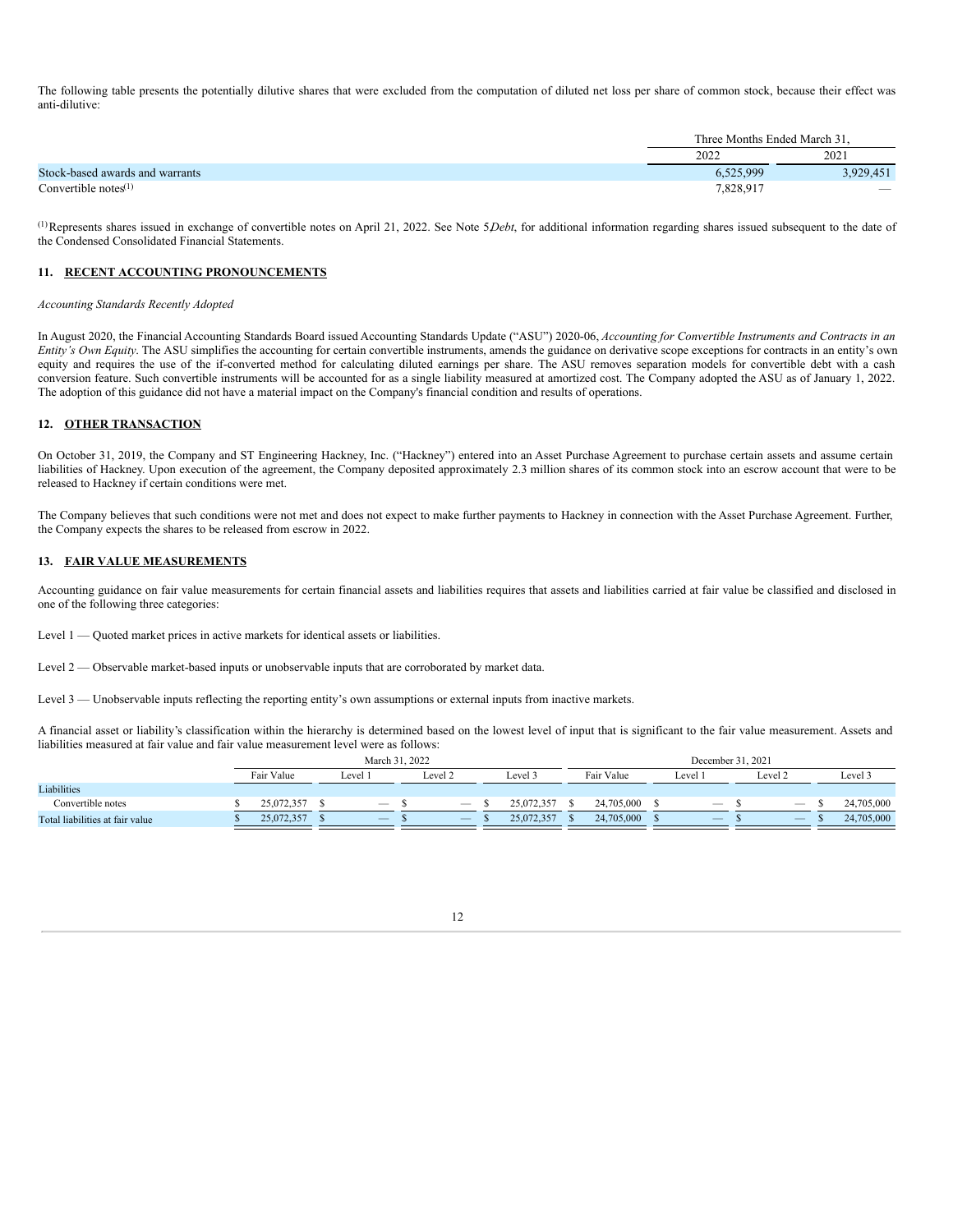#### *Convertible Notes*

The Company's convertible notes are measured at fair value using Level 3 inputs upon issuance and at each reporting date. Considerable judgment is required in interpreting market data to develop the estimates of fair value. Accordingly, the Company's estimates are not necessarily indicative of the amounts that the Company, or holders of the instruments, could realize in a current market exchange. Significant assumptions used in the fair value model include estimates of the redemption dates, credit spreads and the market price and volatility of the Company's common stock. The use of different assumptions and/or estimation methodologies could have a material effect on the estimated fair values.

The Company recognizes changes in fair value of the convertible notes related to changes in credit spread, if any, in Other Comprehensive Loss and the remaining changes in fair value in Interest Expense (Income).

## **14. COMMITMENTS AND CONTINGENCIES**

The Company is party to various negotiations and legal proceedings arising in the normal course of business. The Company provides reserves for these matters when a loss is probable and reasonably estimable. The Company does not disclose a range of potential loss because the likelihood of such a loss is remote. In the opinion of management, the ultimate disposition of these matters will not have a material adverse effect on the Company's financial position, results of operations, cash flows or liquidity.

## *Federal Motor Vehicle Safety Standards ("FMVSS") Certification and Other Regulatory Matters*

On September 22, 2021, we announced the Company decided to suspend deliveries of C-1000 vehicles and recall the vehicles we had already delivered to customers. The new leadership team determined additional testing and modifications to existing vehicles are required to bring the C-1000 vehicles into full compliance with FMVSS. The Company further announced we filed a report with the National Highway Traffic Safety Administration ("NHTSA") regarding the need for additional testing and vehicle modifications to bring our C-1000 vehicles into full compliance with FMVSS. We indicated our previous statements related to the C-1000's compliance with NHTSA standards cannot be relied upon and so notified the Securities and Exchange Commission. We also disclosed we identified a number of enhancements to our production process and the design of the C-1000 vehicles to address customer feedback, primarily related to payload capacity.

The certification testing was completed in February 2022. Upon completion of this review, the C-1000 platform was determined to be eligible for certification and reintroduction as a limited production vehicle with constrained cargo capacity. In addition, further modifications to the vehicles will be made during the required FMVSS remediation process, including a redesigned front suspension as well as supplier corrective action in certain components. We expect the entire fleet of currently manufactured C-1000s will have the required corrected actions applied during 2022, with the majority of the recalled vehicles returned to the customers.

Due to the uncertainties and many variables involved in NHTSA matters, we cannot estimate the ultimate resolution of this matter and whether it will have a material adverse effect on the Company's financial position, results of operations, cash flows or liquidity. We are cooperating with NHTSA with respect to the recall of the outstanding vehicles, however, we cannot assure that NHTSA or other government authorities will not attempt to impose potentially significant fines and penalties in response to the recall.

On October 19 and November 1, 2021, the Company received letters from the SEC requesting that it voluntarily provide information relating to (a) the events and trading in its securities leading up to the announcement of the award of a contract by the U.S. Postal Service (the "USPS") for the manufacture of a postal service vehicle fleet and (b) recognition of revenue, if any, related to purchases of vehicles by certain of the Company's customers. On November 5, 2021, the Department of Justice ("DOJ") orally informed the Company that it had a related open investigation covering the Company. The Company has not received any subpoena or other request for documents or other information from the DOJ with respect to this investigation. The Company is cooperating with the SEC and DOJ investigations. At this point, the Company cannot predict the eventual scope, duration, or outcome of these matters.

During the second quarter of 2021, the Company became aware of a regulatory compliance issue related to our E-Series vehicles that will require retrofitting of such vehicles. Management continues to work on remediation of this issue and does not expect it to have a material impact on the Company's financial condition and operations. Due to the uncertainties and many variables involved in regulatory matters, we cannot estimate the ultimate resolution of this issue and actual results may differ from our expectations.

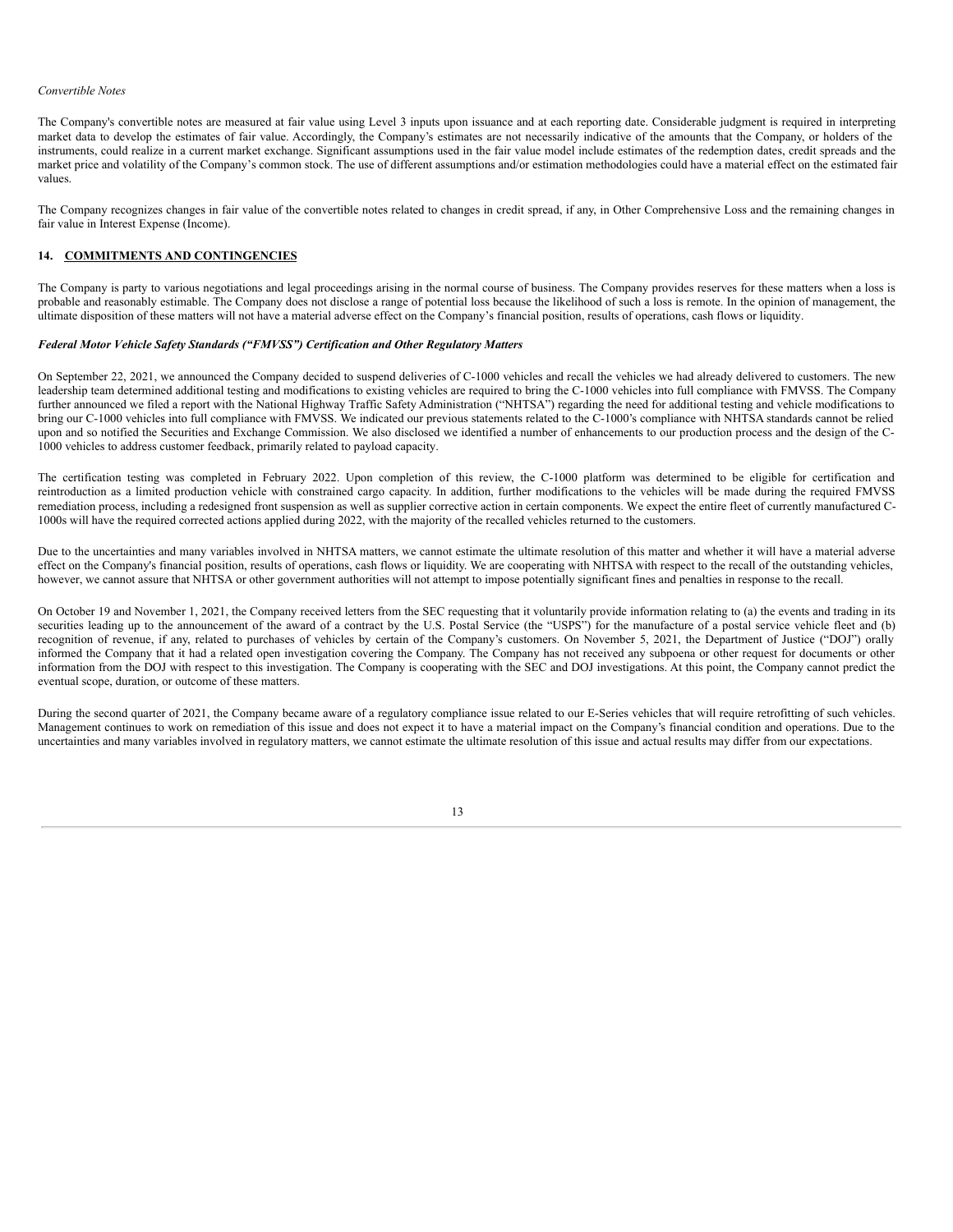### *Legal Proceedings*

#### *Securities Litigation*

On March 8, 2021, Sam Farrar, individually and on behalf of other similarly situated purchasers of the Company's securities, filed a putative class action complaint against the Company, Duane Hughes and Steve Schrader in the United States District Court for the Central District of California (Case 2:21-cv-02072) claiming violations of Sections 10(b) and 20(a) of the Securities Exchange Act of 1934 and Rule 10b-5 promulgated thereunder. On March 11, 2021, John Kinney, individually and on behalf of other similarly situated purchasers of the Company's securities, filed a substantively identical putative class action complaint against the Company, Duane Hughes and Steve Schrader in the United States District Court for the Central District of California (Case 2:21-cv-02207) also claiming violations of Sections 10(b) and 20(a) of the Securities Exchange Act of 1934 and Rule 10b-5 promulgated thereunder. On May 18, 2021, the court consolidated the two cases and appointed Timothy M. Weis as lead plaintiff pursuant to the Private Securities Litigation Reform Act of 1995. On July 16, 2021, lead plaintiff filed an Amended Complaint. The Amended Complaint is now brought against the Company, Duane Hughes, Steve Schrader, Robert Willison and Gregory Ackerson, on behalf of purchasers of the Company's securities from March 10, 2020 through May 10, 2021. It alleges the defendants violated the federal securities laws by intentionally or recklessly making material misrepresentations and/or omissions regarding the Company's participation in the bidding process to manufacture the new fleet of USPS next generation delivery vehicles, the prospect of the USPS awarding the contract to Workhorse given alleged deficiencies in Workhorse's proposal, the Company's manufacturing abilities generally and the Company's nonbinding "backlog" in its vehicles. Lead plaintiff seeks certification of a class and monetary damages in an indeterminate amount. The Company filed a motion to dismiss the Amended Complaint on September 3, 2021. On December 2, 2021, the Court denied in substantial part the Company's motion to dismiss, and, on January 18, 2022, the Company answered the remaining allegations in the Amended Complaint. On January 20, 2022, the Court issued a Scheduling Order setting the following dates: (1) June 12, 2023 as the deadline to file Motion for Class Certification; (2) December 9, 2023 as the deadline to complete all discovery; (3) January 8, 2024 as the deadline to have all other motions heard, including for summary judgment; (4) March 11, 2024 for a pre-trial conference; and (5) March 19, 2024 for the jury trial. The parties are now engaged in discovery. The Company believes the Securities Class Action is without merit and intends to vigorously pursue all legal avenues to fully defend itself.

### *Shareholder Derivative Litigation*

On April 16, 2021, Romario St. Clair, derivatively on behalf of the Company, filed a stockholder derivative complaint in the Eighth Judicial District Court of the State of Nevada in and for Clark County (Case No. A-21-833050-B) for breach of fiduciary duty and unjust enrichment against Duane Hughes, Steve Schrader, Stephen Fleming, Robert Willison, Anthony Furey, H. Benjamin Samuels, Raymond J. Chess, Harry DeMott, Gerald B. Budde, Pamela S. Mader, Michael L. Clark and Jacqueline A. Dedo. In this action, the plaintiff alleges the defendants breached their fiduciary duties by allowing or causing the Company to violate the federal securities laws as alleged in the Securities Class Action discussed above and by selling Company stock and receiving other compensation while allegedly in possession of material non-public information about the prospect of the USPS awarding the contract to an electric vehicle manufacturer given electrifying the USPS's entire fleet allegedly would be impractical and expensive. The plaintiff seeks damages and disgorgement in an indeterminate amount. Several nearly identical derivative complaints have been filed: (1) on May 19, 2021, Caruso v. Hughes et al. (Case No. 2:21-cv-04202) was filed in the Central District of California; (2) on May 24, 2021, Kistenmacher v. Hughes et al. (Case No. 2:21-cv-04294) was filed in the Central District of California; (3) on May 27, 2021, Brown v. Hughes et al. (Case No. 2:21-cv-04412) was filed in the Central District of California; (4) on June 24, 2021 Everson v. Hughes et al. (Case No. A-21-836888-B) was filed in the Eighth Judicial District Court of the State of Nevada in and for Clark County; and (5) on September 21, 2021, Cohen v. Hughes et al. (Case No. 1:21-cv-00601) was filed in the United States District Court for the Southern District of Ohio.

On June 21, 2021, the Court ordered the three cases filed in the Central District of California be consolidated and thereafter stayed the action pending the outcome in the Securities Class Action discussed above; the stay was lifted after the December 2, 2021 Order was entered in the Securities Class Action. On April 18, 2022, the plaintiffs filed their consolidated amended complaint, which now includes the additional allegations made in the Amended Complaint in the Securities Class Action discussed above, and names Gregory Ackerson as an additional defendant. Defendants' response to the consolidated amended complaint is due June 2, 2022, plaintiffs' opposition to any motion filed by defendants in response would then be due July 18, 2022 and defendants' reply in support of any motion they may file would then be due August 8, 2022.

On November 5, 2021, the Court granted the parties' stipulation transferring the Cohen action (which now bears Case No. 2:21-08734) to the Central District of California, where it was eventually assigned to Judge Cormac J. Carney (who presides over the Securities Class Action and the consolidated Central District of California action). On March 18, 2022, the defendants and the Company filed a motion to stay the Cohen action, and the defendants filed motions to dismiss the Cohen action. The Company filed its answer concurrently therewith. The plaintiffs' oppositions to the motions are due May 2, 2022, and the

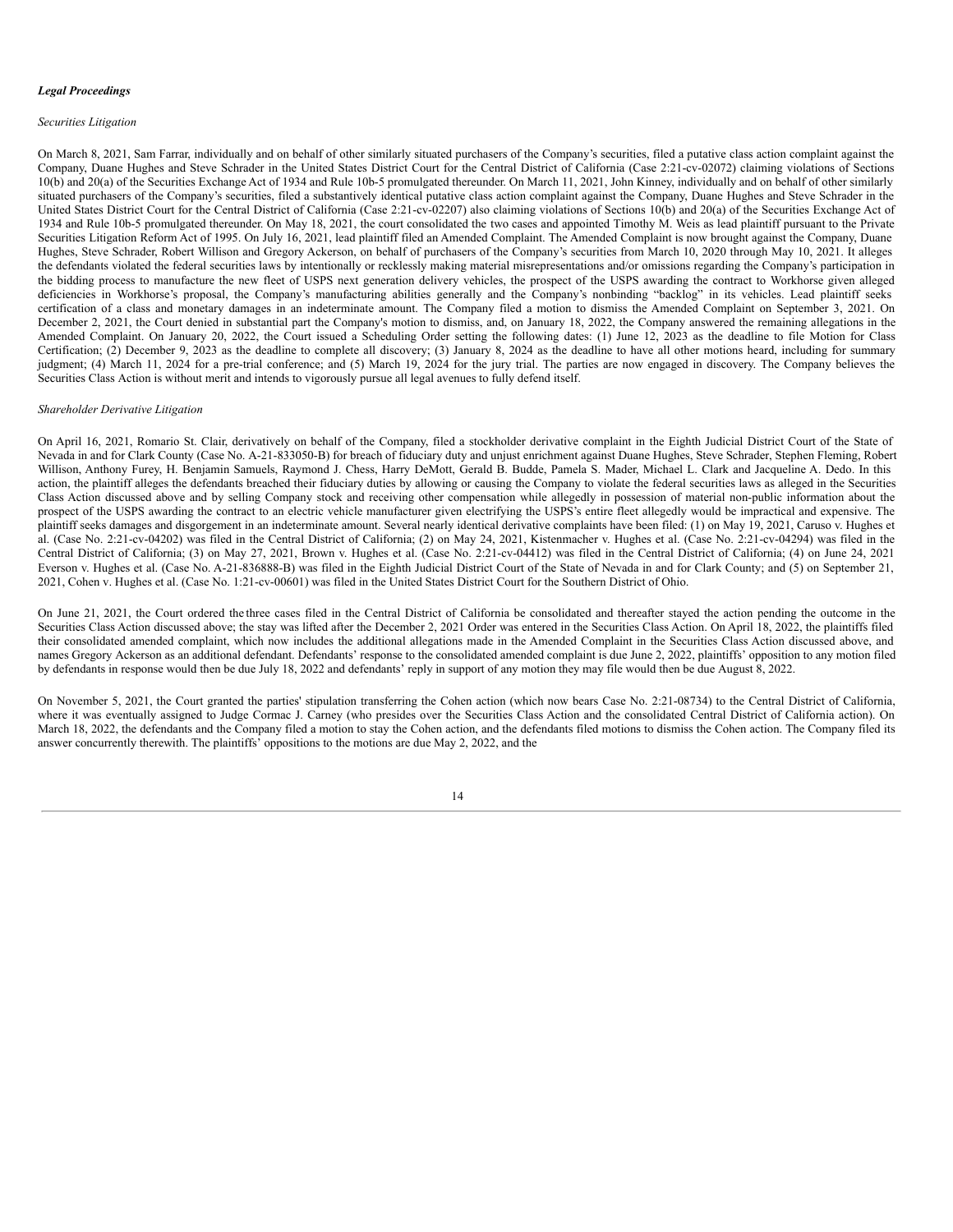defendants' and the Company's replies in support of the motions (where applicable) are due May 23, 2022. The hearing date for the motions is currently set for June 6, 2022.

On January 7, 2022, the Court ordered the two cases filed in Eight Judicial District Court of the State of Nevada in and for Clark County be consolidated under the St. Clair action. On January 24, 2022, the plaintiffs in the consolidated St. Clair action filed their consolidated amended complaint, which was also revised to include the additional allegations made in the Amended Complaint in the Securities Class Action discussed above. On March 22, 2022 the defendants and the Company filed a motion to stay the St. Clair consolidated action, and the defendants filed motions to dismiss the St. Clair consolidated action, which the Company joined in with respect to the arguments related to the plaintiffs' lack of standing. The plaintiffs' oppositions to the motions are due May 13, 2022, and the defendants' replies in support of the motions are due June 17, 2022. The hearing date for the motions is currently set for June 30, 2022.

<span id="page-17-0"></span>Although these actions purport to seek recovery on behalf of the Company, the Company will incur certain expenses due to indemnification and advancement obligations with respect to the defendants. The Company understands that defendants believe this action is without merit and intends to support them as they pursue all legal avenues to defend themselves fully.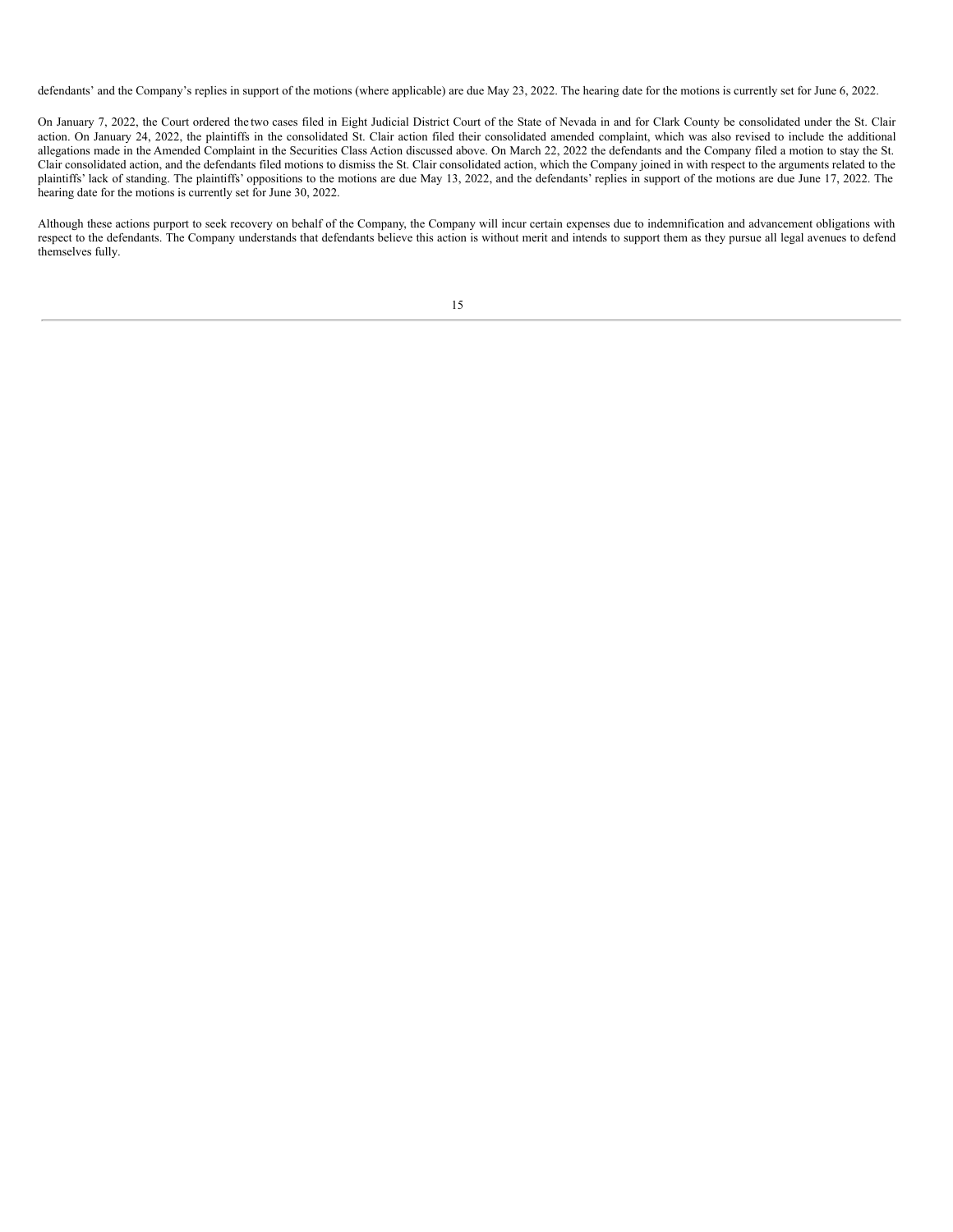### **ITEM 2. MANAGEMENT'S DISCUSSION AND ANALYSIS OF FINANCIAL CONDITION AND RESULTS OF OPERATIONS**

#### **Overview**

We are a technology company with a vision to pioneer the transition to zero-emission commercial vehicles. Our primary focus is to provide sustainable and cost-effective solutions to the commercial transportation sector. We design and manufacture all-electric delivery trucks and drone systems, including the technology that optimizes the way these vehicles operate. We are focused on our core competency of bringing our electric delivery vehicle platforms to market.

#### **Recent Developments**

#### *GreenPower Motor Company Inc. Supply Agreement*

In February 2022, we entered into a multi-year vehicle purchase and supply agreement (the "Supply Agreement") with GreenPower Motor Company Inc. ("GreenPower") to facilitate the manufacturing and delivery of medium-duty Class 4 step vans into the North American market. Under the Supply Agreement, we will purchase 1,500 base vehicles from GreenPower, complete the manufacturing process on the base vehicles, and deliver finished step vans, known as the W750, to customers in the United States and Canada. The W750 will feature up to 150 miles of all-electric range, with a payload capacity of 5,000 pounds. Delivery of base vehicles is expected to begin during the third quarter of 2022.

## *Securities Exchange Agreement*

In April 2022, we entered into a securities exchange agreement to exchange the remaining \$27.5 million in aggregate principal of our convertible notes for approximately 7.8 million shares of our common stock. The number of shares issued was calculated by dividing \$29.4 million, which represents 107% of the principal amount of the notes, plus \$0.3 million of interest accrued on the notes, by the average of the daily VWAPS for the 10 days immediately preceding April 21, 2022. We recognized a loss of \$1.8 million in the first quarter of 2022, which includes a \$0.4 million adjustment to the fair value of the convertible notes to the value of the shares issued under the exchange and a \$1.4 million adjustment related to the realization of the amount previously recognized in Accumulated Other Comprehensive Loss. The total loss was recorded in Interest Expense for the three months ended March 31, 2022.

Subsequent to the exchange, we have no convertible notes outstanding, and the indenture and related security agreement under which the 2024 Notes were issued have been terminated.

### *Recent Trends and Market Conditions*

*COVID-19.* The impact of COVID-19, including pandemic fears and market downturns, and restrictions on business and individual activities, has created significant volatility in the global economy. Recent outbreaks in certain regions continue to cause intermittent COVID-19 related disruptions in supply chain. While we have been relatively successful in navigating the impact from the COVID-19 pandemic, we have previously been affected by temporary manufacturing closures. As of March 31, 2022, our locations and most of our primary suppliers continue to operate and we continue to work through supplier constraints caused by the COVID-19 outbreak, as well as the supply chain difficulties.

*Commodities*. Prices for commodities remain volatile, and we expect to experience price increases for base metals and raw materials that are used in batteries for electric vehicles (e.g., lithium, cobalt, and nickel). Global demand and differences in output across sectors due to the COVID-19 pandemic have generated divergence in price movements across different commodities. We expect the net impact on us overall will be higher material costs. The help ensure supply of raw materials for critical components (e.g., batteries), we plan to enter into multi-year sourcing agreements.

*Inflation*. Inflation rose significantly in March 2022 as Russia's invasion of Ukraine drove up energy costs as well as other costs, such as freight premiums. We are seeing a nearterm impact on our business due to inflationary pressure. The eventual implications of higher government deficits and debt, tighter monetary policy, and potentially higher longterm interest rates may drive a higher cost of raise capital in the future.

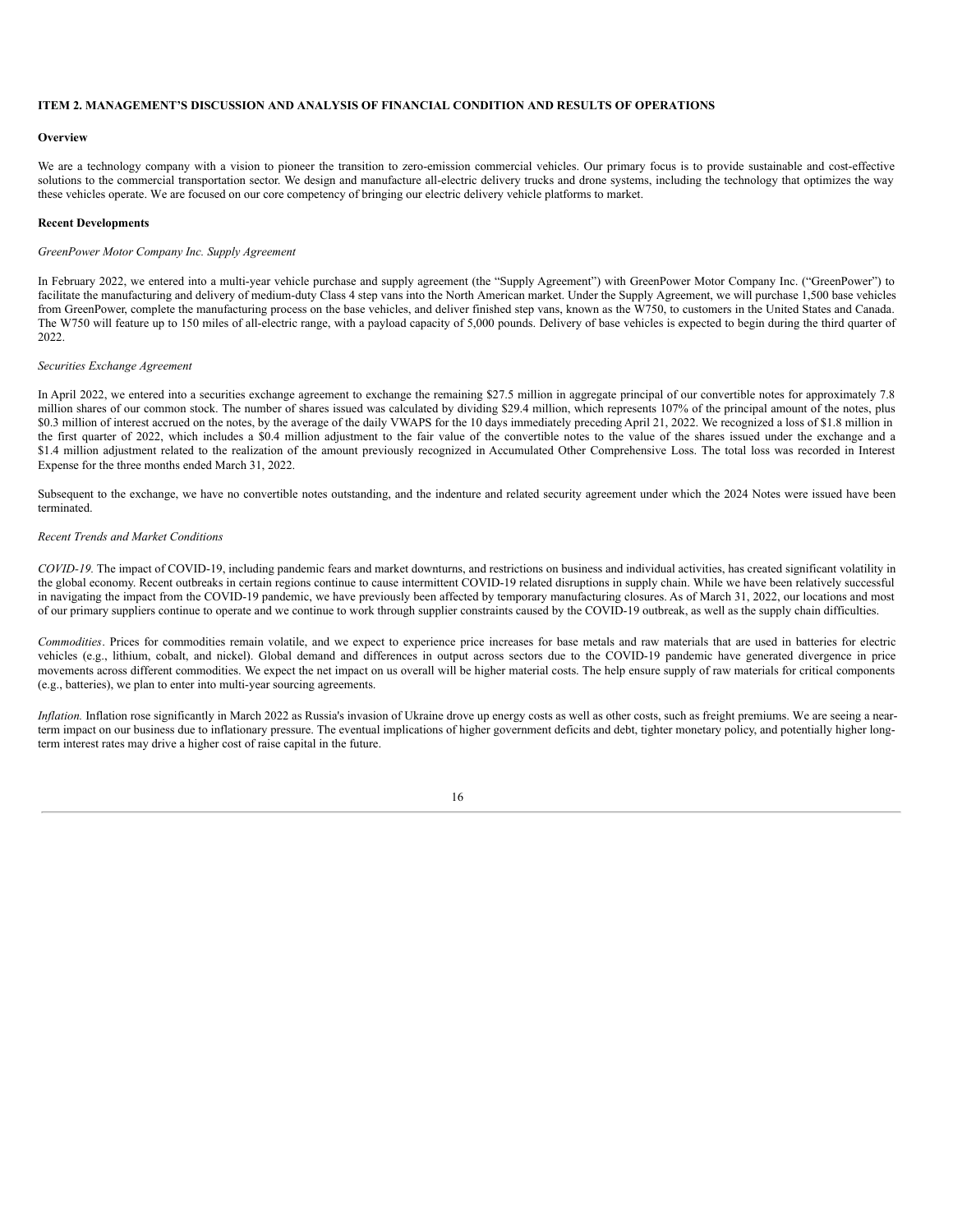## **Results of Operations**

Our condensed consolidated statements of operations data are as follows:

|                                      | Three Months Ended<br>March 31, |                   |  |                 |
|--------------------------------------|---------------------------------|-------------------|--|-----------------|
|                                      | 2022                            |                   |  | 2021            |
| Sales, net of returns and allowances |                                 | 14,299 \$         |  | 521,060         |
| Cost of sales                        |                                 | 3,923,351         |  | 6,225,299       |
| Gross loss                           |                                 | (3,909,052)       |  | (5,704,239)     |
| Operating expenses                   |                                 |                   |  |                 |
| Selling, general and administrative  |                                 | 11,910,259        |  | 6,885,830       |
| Research and development             |                                 | 4,011,934         |  | 3,863,715       |
| Total operating expenses             |                                 | 15,922,193        |  | 10,749,545      |
| Loss from operations                 |                                 | (19, 831, 245)    |  | (16, 453, 784)  |
| Interest expense (income), net       |                                 | 2,223,290         |  | (14,920,473)    |
| Other loss                           |                                 | __                |  | (136,605,952)   |
| Loss before benefit for income taxes |                                 | (22.054, 535)     |  | (138, 139, 263) |
| Benefit for income taxes             |                                 |                   |  | (17,632,492)    |
| Net loss                             |                                 | $(22,054,535)$ \$ |  | (120, 506, 771) |

### *Sales, net of returns and allowances*

Sales, net of returns and allowances for the three months ended March 31, 2022 and 2021 were \$14,299 and \$521,060, respectively. The decrease in net sales was primarily due to a decrease in volume of automotive vehicle sales.

## *Cost of sales*

Cost of sales for the three months ended March 31, 2022 and 2021 were \$3.9 million and \$6.2 million, respectively. The decrease in cost of sales was primarily due to a decrease in volume of automotive vehicle sales, and costs associated with the initial production of the C-Series vehicle platform.

### *Selling, general and administrative expenses*

Selling, general and administrative ("SG&A") expenses during the three months ended March 31, 2022 and 2021 were \$11.9 million and \$6.9 million, respectively. The increase was primarily due to an increase of \$2.9 million in employee and labor related expenses from increased headcount and the appointments of our new executive leadership team. Additionally, there was a \$2.1 million increase in professional services related to litigation. The increases were partially offset by a \$1.4 million decrease in consulting fees due to our initiative to reduce reliance on external resources by hiring internal resources.

### *Research and development expenses*

Research and development ("R&D") expenses during the three months ended March 31, 2022 and 2021 were \$4.0 million and \$3.9 million, respectively.

## *Other loss*

Other loss during the three months ended March 31, 2022 was zero. During the three months ended March 31, 2021, we recognized a loss of \$136.6 million attributable to unfavorable changes in fair value of our prior investment in Lordstown Motors Corp.

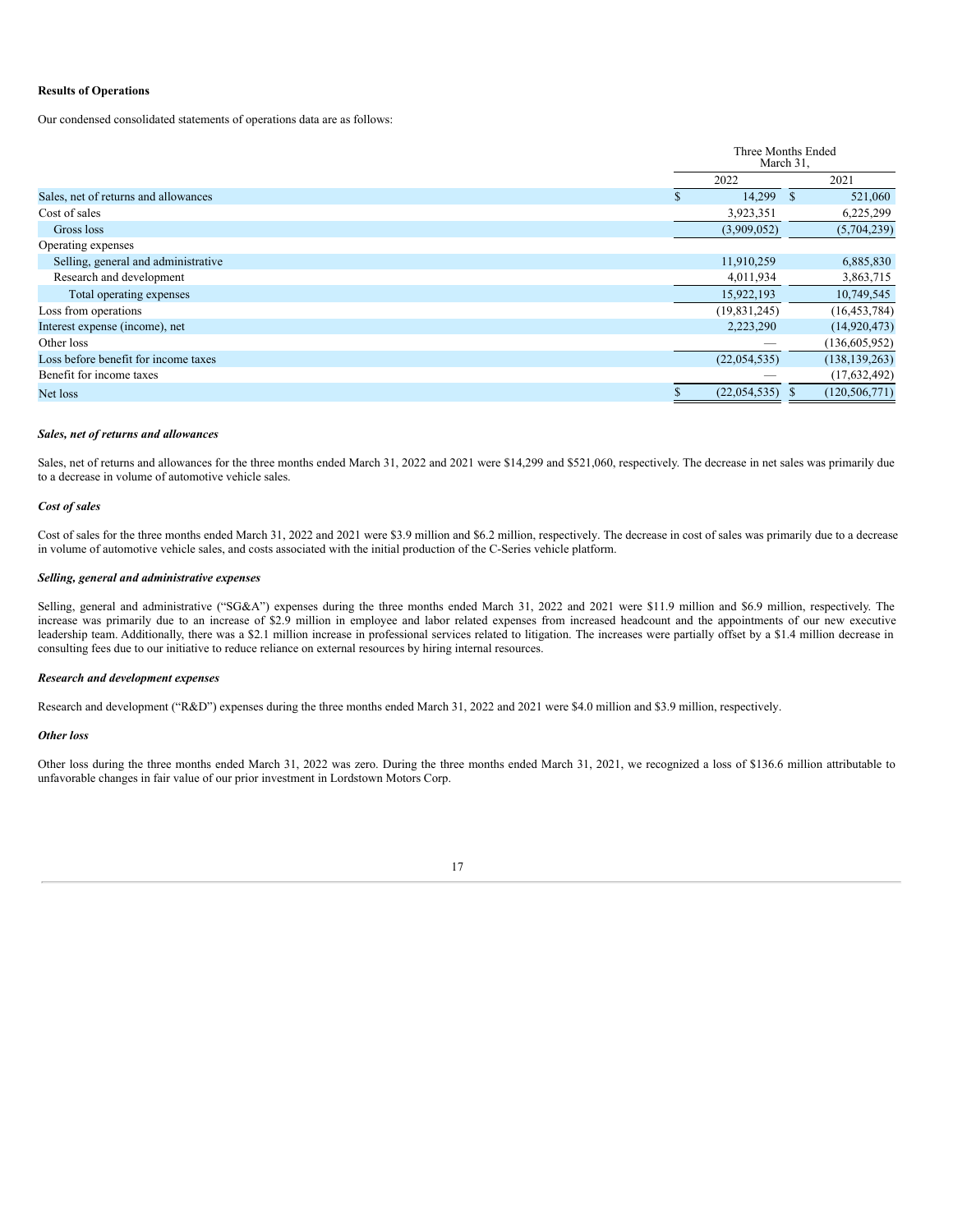#### *Net Interest Expense (Income)*

Net interest expense (income) is comprised of the following:

|                                                     | Three Months Ended March 31, |              |  |              |  |
|-----------------------------------------------------|------------------------------|--------------|--|--------------|--|
|                                                     |                              | 2022         |  | 2021         |  |
| Realization of accumulated other comprehensive loss |                              | 1,402,500 \$ |  |              |  |
| Change in fair value of convertible notes           |                              | 367,357      |  | (15,500,000) |  |
| Contractual interest expense                        |                              | 332,707      |  | 2,000,000    |  |
| Gain on forgiveness of PPP Term Note                |                              |              |  | (1,411,000)  |  |
| Other                                               |                              | 120,726      |  | (9, 473)     |  |
| Total interest expense (income), net                |                              | 2,223,290    |  | (14,920,473) |  |

Net interest expense for the three months ended March 31, 2022 was \$2.2 million as compared to \$14.9 million of interest income for the three months ended March 31, 2021. The change in net interest expense (income) is primarily due to a \$0.4 million increase in fair value of our convertible notes during the three months ended March 31, 2022, as compared to a \$(15.5) million decrease in fair value during the three months ended March 31, 2021. Additionally, we recognized a gain on the forgiveness of our prior PPP Term Note during the three months ended March 31, 2021.

### **Liquidity and Capital Resources**

From inception, we have financed our operations primarily through sales of equity securities and issuance of debt. We have utilized this capital for R&D and to fund designing, building and delivering vehicles to customers and for working capital purposes.

As of March 31, 2022, we had approximately \$167.0 million in cash and cash equivalents, compared to approximately \$201.6 million as of December 31, 2021, resulting in a decrease of \$34.6 million. The decrease was primarily attributable to cash used in operations related to employee and labor related costs, consulting and professional services, and inventory build.

On March 10, 2022, we entered into an At-The-Market Sales Agreement, which established an at-the-market equity program (the "2022 ATM Program"). Under the 2022 ATM Program, we may offer and sell shares of our common stock having an aggregate sales price of up to \$175.0 million, in amounts and at times determined by management. During the three months ended March 31, 2022, we issued no shares under the 2022 ATM Program, leaving shares of common stock having an aggregate offering price of up to \$175.0 million available for issuance under the 2022 ATM Program.

We believe our existing capital resources will be sufficient to support our current and projected funding requirements for at least the next twelve months, after which time additional funding may be required. However, if market conditions are appropriate, we may raise additional capital in 2022, including under our 2022 ATM Program.

#### *Cash Requirements*

From time to time in the ordinary course of business, we enter into agreements with vendors for the purchase of components and raw materials to be used in the manufacture of our products. However, due to contractual terms, variability in the precise growth curves of our development and production ramps, and opportunities to renegotiate pricing, we generally do not have binding and enforceable purchase orders under such contracts beyond the short term, and the timing and magnitude of purchase orders beyond such period is difficult to accurately project.

We currently expect our capital expenditures to upgrade our facilities in Indiana, Ohio and Michigan to be between \$25.0 and \$35.0 million in 2022.

As of March 31, 2022, we had outstanding \$27.5 million in aggregate principal amount of indebtedness and our total minimum lease payments are \$10.1 million. For details regarding our indebtedness, including the subsequent exchange of the aggregate principal amount for shares of our common stock, and lease obligations, refer to Note 5, *Debt*, and Note 7, *Leases*, to the Condensed Consolidated Financial Statements included elsewhere in this Quarterly Report on Form 10-Q.

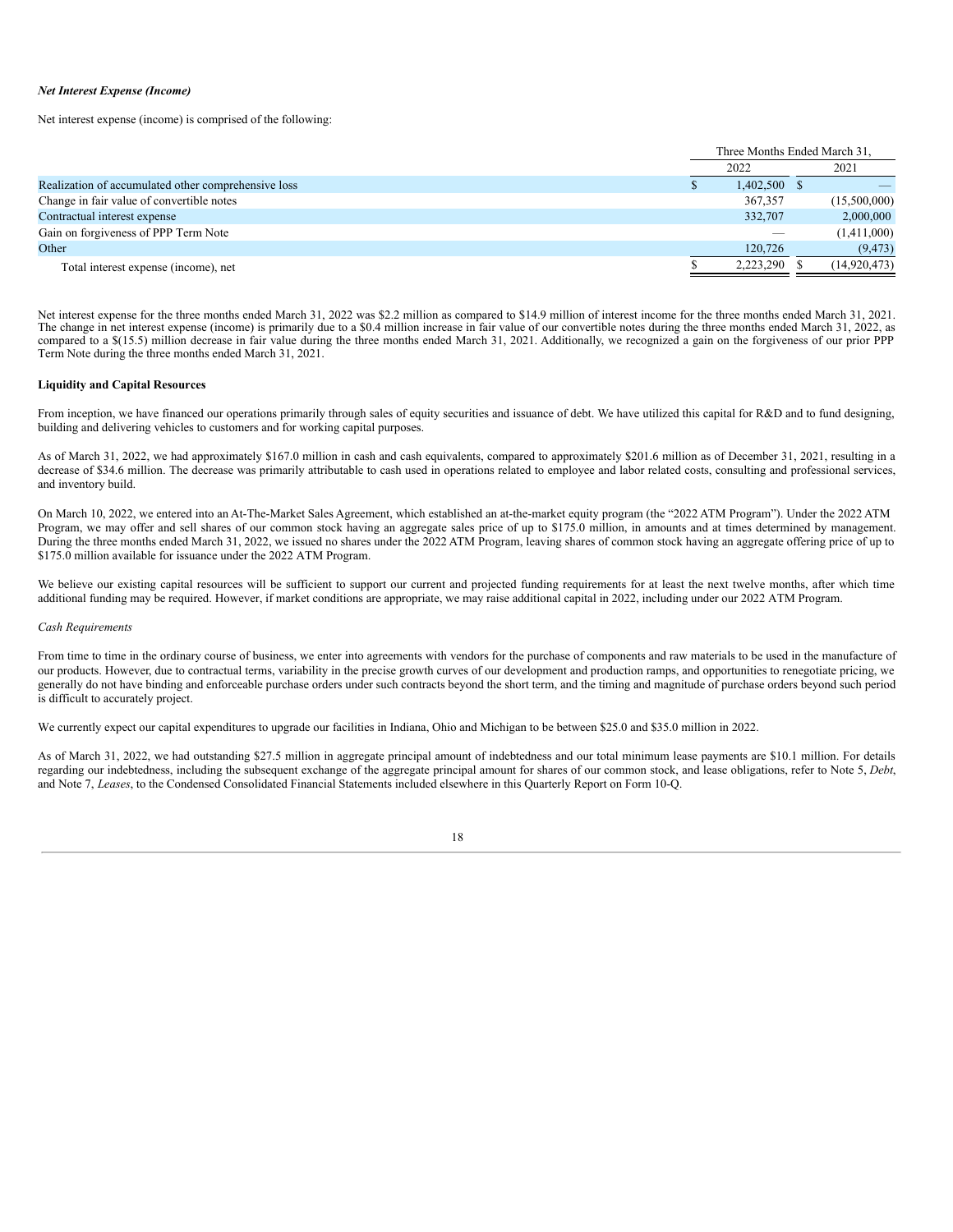#### *Sources and Condition of Liquidity*

With the exception of contingent and royalty payments we may receive under our existing collaborations, we do not currently have any committed future funding. To the extent we raise additional capital by issuing equity securities, including under the 2022 ATM Program, our stockholders could at that time experience substantial dilution. Any debt financing that we can obtain may include operating covenants that restrict our business.

Our future funding requirements will depend upon many factors, including, but not limited to:

- our ability to acquire or license other technologies we may seek to pursue;
- our ability to manage our growth;
- competing technological and market developments;
- the costs and timing of obtaining, enforcing and defending our patent and other intellectual property rights; and
- expenses associated with any unforeseen litigation.

For the three months ended March 31, 2022, we maintained an investment in a bank money market fund. Cash in excess of immediate requirements is invested with regard to liquidity and capital preservation. Wherever possible, we seek to minimize the potential effects of concentration and degrees of risk. We will continue to monitor the impact of the changes in the conditions of the credit and financial markets to our investment portfolio and assess if future changes in our investment strategy are necessary.

*Summary of Cash Flows*

|                                                     | Three Months Ended March 31. |  |              |  |
|-----------------------------------------------------|------------------------------|--|--------------|--|
|                                                     | 2022                         |  | 2021         |  |
| Net cash used in operating activities               | $(30.742.480)$ \$            |  | (34.903.644) |  |
| Net cash used in investing activities               | $(3.595.842)$ \$             |  | (1,264,767)  |  |
| Net cash (used in) provided by financing activities | $(261, 196)$ \$              |  | 14.220       |  |

## *Cash Flows from Operating Activities*

Our cash flows from operating activities are affected by our cash investments to support the business in R&D, manufacturing, selling, general and administration. Our operating cash flows are also affected by our working capital needs to support fluctuations in inventory, personnel expenses, accounts payable and other current assets and liabilities.

During the three months ended March 31, 2022 and 2021, net cash used in operating activities was \$30.7 million and \$34.9 million, respectively. The decrease in net cash used in operations was primarily attributable to a decrease in spend related to the initial production of the C-Series vehicle platform.

#### *Cash Flows from Investing Activities*

Cash flows from investing activities and their variability across each period related primarily to capital expenditures, which were \$3.6 million for the three months ended March 31, 2022 and \$1.3 million for the three months ended March 31, 2021. The increase in cash used in operations was primarily attributable to capital expenditures to upgrade our administrative, research, and production facilities.

## *Cash Flows from Financing Activities*

Net cash used in financing activities during the three months ended March 31, 2022 was \$0.3 million, which consisted primarily of payments on financing leases and tax payments related to shares withheld for option exercises and vesting of restricted share awards.

Net cash provided by financing activities during the three months ended March 31, 2021 was \$14,220, which consisted of net proceeds from the exercise of stock options and warrants, and vesting of restricted share awards.

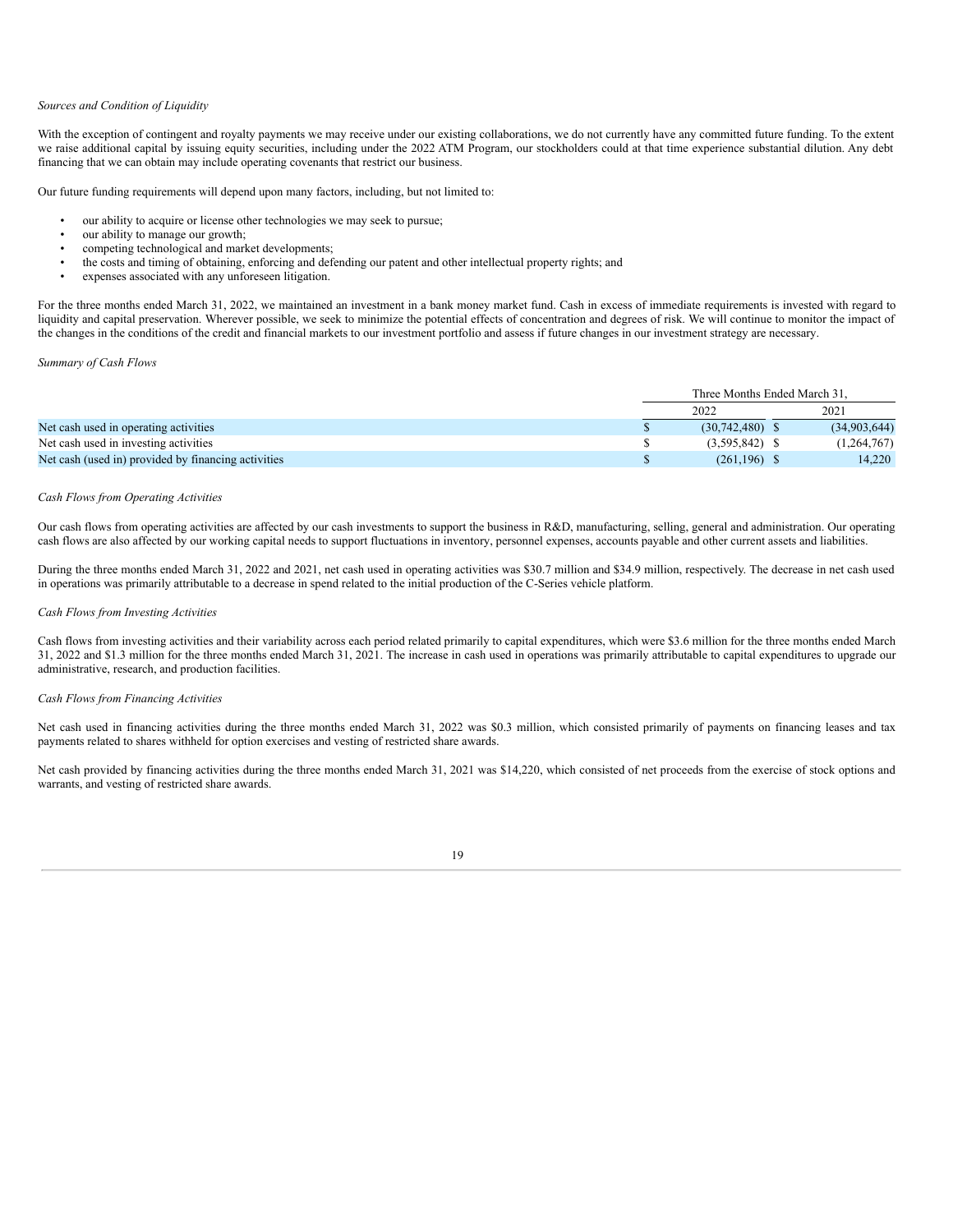#### **Off-Balance Sheet Arrangements**

We do not have any off-balance sheet arrangements that have or are reasonably likely to have a current or future effect on our financial condition, changes in financial condition, revenues or expenses, results of operations, liquidity, capital expenditures or capital resources that are material to investors.

#### **Critical Accounting Estimates**

A discussion of our critical accounting estimates is contained in our Annual Report on Form 10-K for the year ended December 31, 2021, under the caption "Management's Discussion and Analysis of Financial Condition and Results of Operations."

## **Recent Accounting Pronouncements**

A description of recently issued and adopted accounting pronouncements is contained in Note 11,*Recent Accounting Pronouncements*, of the Condensed Consolidated Financial Statements.

## <span id="page-22-0"></span>**ITEM 3. QUANTITATIVE AND QUALITATIVE DISCLOSURES ABOUT MARKET RISK**

For a discussion of our quantitative and qualitative disclosures about market risk, see "Quantitative and Qualitative Disclosures About Market Risks" included in our Annual Report on Form 10-K for the year ended December 31, 2021, under the caption "Management's Discussion and Analysis of Financial Condition and Results of Operations." There have been no material changes to the information provided in our Annual Report on Form 10-K for the year ended December 31, 2021.

## <span id="page-22-1"></span>**ITEM 4. CONTROLS AND PROCEDURES**

#### *Evaluation of Disclosure Controls and Procedures*

Pursuant to Rules 13a-15(b) and 15-d-15(b) under the Securities Exchange Act of 1934, as amended ("Exchange Act"), we evaluated, with the participation of management, including our Chief Executive Officer and Chief Financial Officer, the effectiveness of our disclosure controls and procedures as of the end of the period covered by this report. The term "disclosure controls and procedures", as defined under Rules 13a-15(e) and 15d-15(e) under the Exchange Act, means controls and other procedures of a company that are designed to ensure that information required to be disclosed by a company in the reports that it files or submits under the Exchange Act is recorded, processed, summarized and reported, within the time periods specified in the SEC's rules and forms. Disclosure controls and procedures include, without limitation, controls and procedures designed to ensure that information required to be disclosed by a company in the reports that it files or submits under the Exchange Act is accumulated and communicated to the company's management, including its principal executive and principal financial officer, as appropriate to allow timely decisions regarding required disclosure.

Our management, with the participation of our Principal Executive Officer and Principal Financial Officer, evaluated the effectiveness of our disclosure controls and procedures as of the end of the period covered by this Quarterly Report on Form 10-Q. Based on such evaluation, our Principal Executive Officer and Principal Financial Officer have concluded that, as of the end of the covered by this Quarterly Report, our disclosure controls and procedures were effective.

#### *Changes in Internal Control over Financial Reporting*

<span id="page-22-2"></span>There were no changes in our internal control over financial reporting (as that term is defined in Rules 13a-15(f) and 15d-15(f) under the Exchange Act) that occurred during the three months ended March 31, 2022 that have materially affected, or are reasonably likely to materially affect, our internal control over financial reporting.

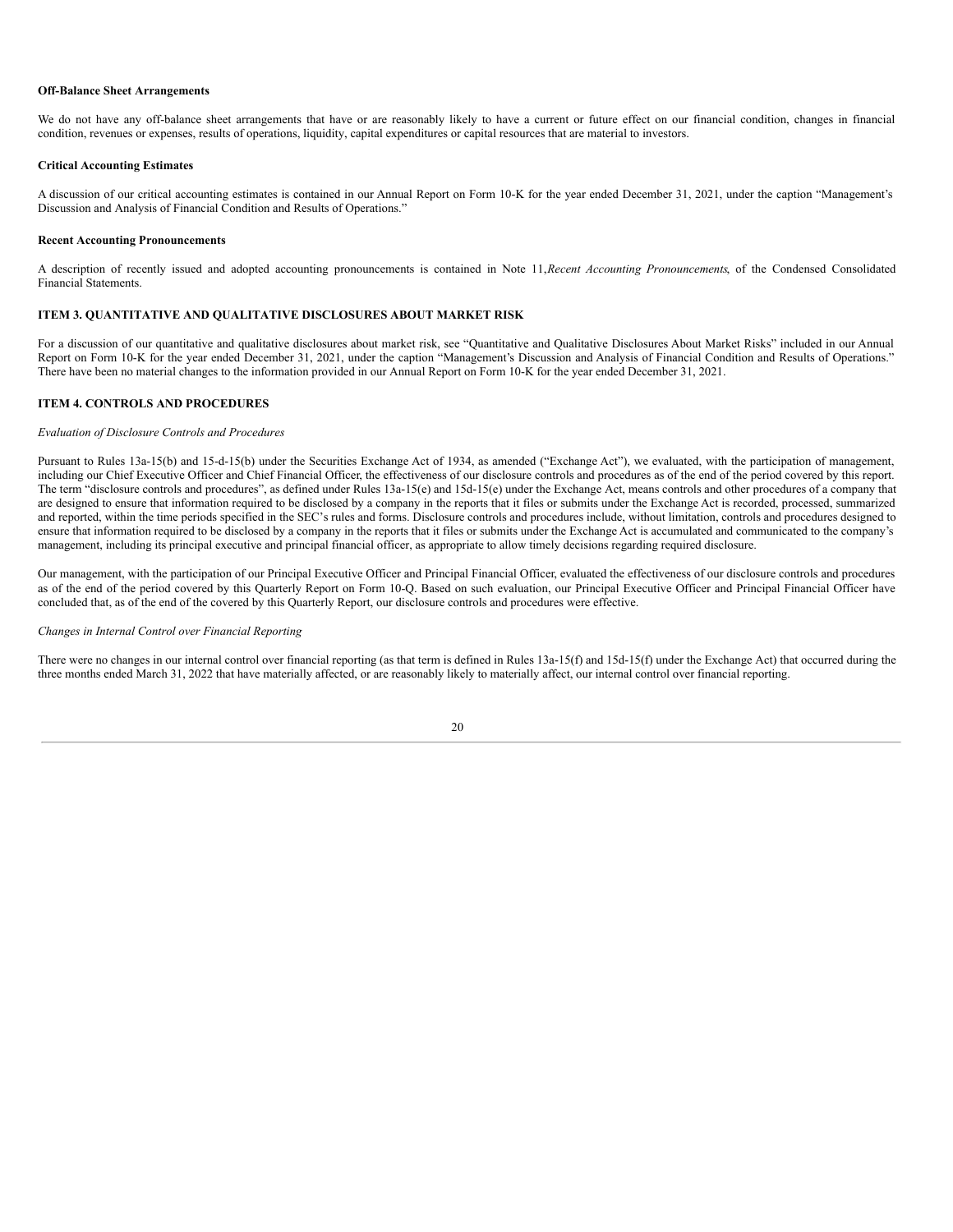## <span id="page-23-0"></span>**PART II – OTHER INFORMATION**

## **ITEM 1. LEGAL PROCEEDINGS**

For a description of certain material legal proceedings, please see Note 14,*Commitments and Contingencies*, to the consolidated financial statements included elsewhere in this Quarterly Report on Form 10-Q.

## <span id="page-23-1"></span>**ITEM 1A. RISK FACTORS**

For a detailed discussion of risk factors affecting us, see "Part I – Item 1A. Risk Factors" in our Annual Report on Form 10-K for the year ended December 31, 2021. Except as set forth below, there have been no material changes in the current period regarding our risk factors.

### Increased economic and political instability, including as a result of inflationary pressures, rising interest rates and the conflict between Russia and Ukraine, may *adversely af ect our business, financial condition, and results of operations.*

Recent events that are impacting global and local business conditions include the ongoing effects of COVID-19, the semiconductor shortage, other supply chain challenges, and the effects of inflation and rising interest rates. We are experiencing challenges and increases in costs for logistics and supply chains, such as increased port congestion, intermittent supplier delays, and volatility in prices of commodities such as base metals and raw materials that are used in batteries (e.g., lithium, cobalt, and nickel). In addition, we are experiencing varying levels of inflation resulting in part from various supply chain disruptions, increased shipping and transportation costs, increased raw material and labor costs, and other disruptions caused by the COVID-19 pandemic and general economic conditions. Further unfavorable conditions such as a general slowdown of the U.S. economy, uncertainty and volatility in the financial markets, uncertainty or volatility in commodity prices or additional inflationary factors and rising interest rates could result in higher operating costs and expenses for our Company.

In addition, in late February 2022, Russia launched a military attack on Ukraine. In response, many countries have imposed sanctions against Russian businesses and citizens. Although we do not have operations outside the United States, the potentially destabilizing effects of the Russia and Ukraine conflict, or potential for a larger conflict, could have other effects on our business.

In addition, these factors could heighten many of our known risks described in Part I, Item 1A. "Risk Factors" in our Annual Report on Form 10-K for the year ended December 31, 2021.

## <span id="page-23-2"></span>**ITEM 2. UNREGISTERED SALES OF EQUITY SECURITIES AND USE OF PROCEEDS**

None.

## <span id="page-23-3"></span>**ITEM 3. DEFAULTS UPON SENIOR SECURITIES**

None.

## <span id="page-23-4"></span>**ITEM 4. MINE SAFETY DISCLOSURES**

Not applicable.

## <span id="page-23-5"></span>**ITEM 5. OTHER INFORMATION**

<span id="page-23-6"></span>None.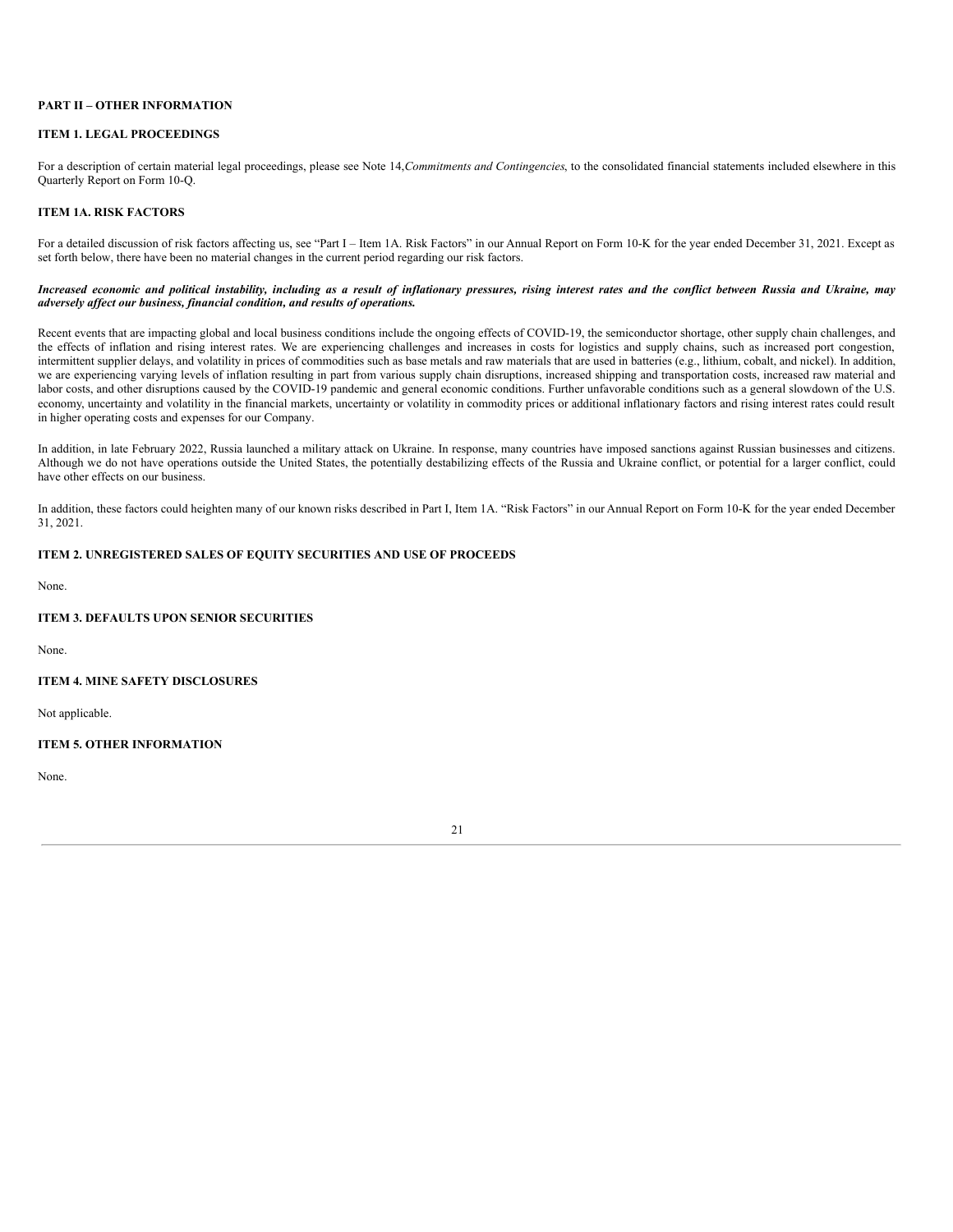| <b>ITEM 6. EXHIBITS</b> |                                                                                                                                                                                                                                                                   |
|-------------------------|-------------------------------------------------------------------------------------------------------------------------------------------------------------------------------------------------------------------------------------------------------------------|
| Exhibit No.             | <b>Description</b>                                                                                                                                                                                                                                                |
| 3.1                     | First Amended and Restated Bylaws of Workhorse Group Inc. (incorporated by reference from Exhibit 3.1 to the registrant's Current Report on<br>Form 8-K dated April 4, 2022, File No. 001-37673).                                                                 |
| 10.1                    | Vehicle Supply and Purchase Agreement, dated February 28, 2022, between the Company and GreenPower Motor Company, Inc.(incorporated by<br>reference from Exhibit 10.1 to the registrant's Current Report on Form 8-K dated February 28, 202, File No. 001-37673). |
| 10.2                    | At-the-Market-Sales Agreement, dated March 10, 2022 between the Company and BTIG, LLP(incorporated by reference from Exhibit 1.1 to the<br>registrant's Current Report on Form 8-K dated March 10, 2022, File No. 001-37673).                                     |
| $31.1*$                 | Certification of Chief Executive Officer pursuant to Rule 13a-14(a) or Rule 15d-14(a) as adopted pursuant to Section 302 of the Sarbanes-Oxley<br>Act of 2002.                                                                                                    |
| $31.2*$                 | Certification of Chief Financial Officer pursuant to Rule 13a-14(a) or Rule 15d-14(a) as adopted pursuant to Section 302 of the Sarbanes-Oxley<br>Act of 2002.                                                                                                    |
| $32.1*$                 | Certification of Chief Executive Officer pursuant to 18 U.S.C. Section 1350, as adopted pursuant to Section 906 of the Sarbanes-Oxley Act of<br>2002                                                                                                              |
| $32.2*$                 | Certification of Chief Financial Officer pursuant to 18 U.S.C. Section 1350, as adopted pursuant to Section 906 of the Sarbanes-Oxley Act of 2002                                                                                                                 |
| 101.INS                 | Inline XBRL INSTANCE DOCUMENT                                                                                                                                                                                                                                     |
| 101.SCH                 | Inline XBRL Taxonomy Extension Schema Document                                                                                                                                                                                                                    |
| 101.CAL                 | Inline XBRL Taxonomy Extension Calculation Linkbase Document                                                                                                                                                                                                      |
| 101.DEF                 | Inline XBRL Taxonomy Extension Definition Linkbase Document                                                                                                                                                                                                       |
| 101.LAB                 | Inline XBRL Taxonomy Extension Labels Linkbase Document                                                                                                                                                                                                           |
| 101.PRE                 | Inline XBRL Taxonomy Extension Presentation Linkbase Document                                                                                                                                                                                                     |
| 104                     | Inline XBRL Cover Page Interactive Data File (formatted as Inline XBRL and contained in Exhibit 101)                                                                                                                                                              |

<span id="page-24-0"></span>\* Filed herewith.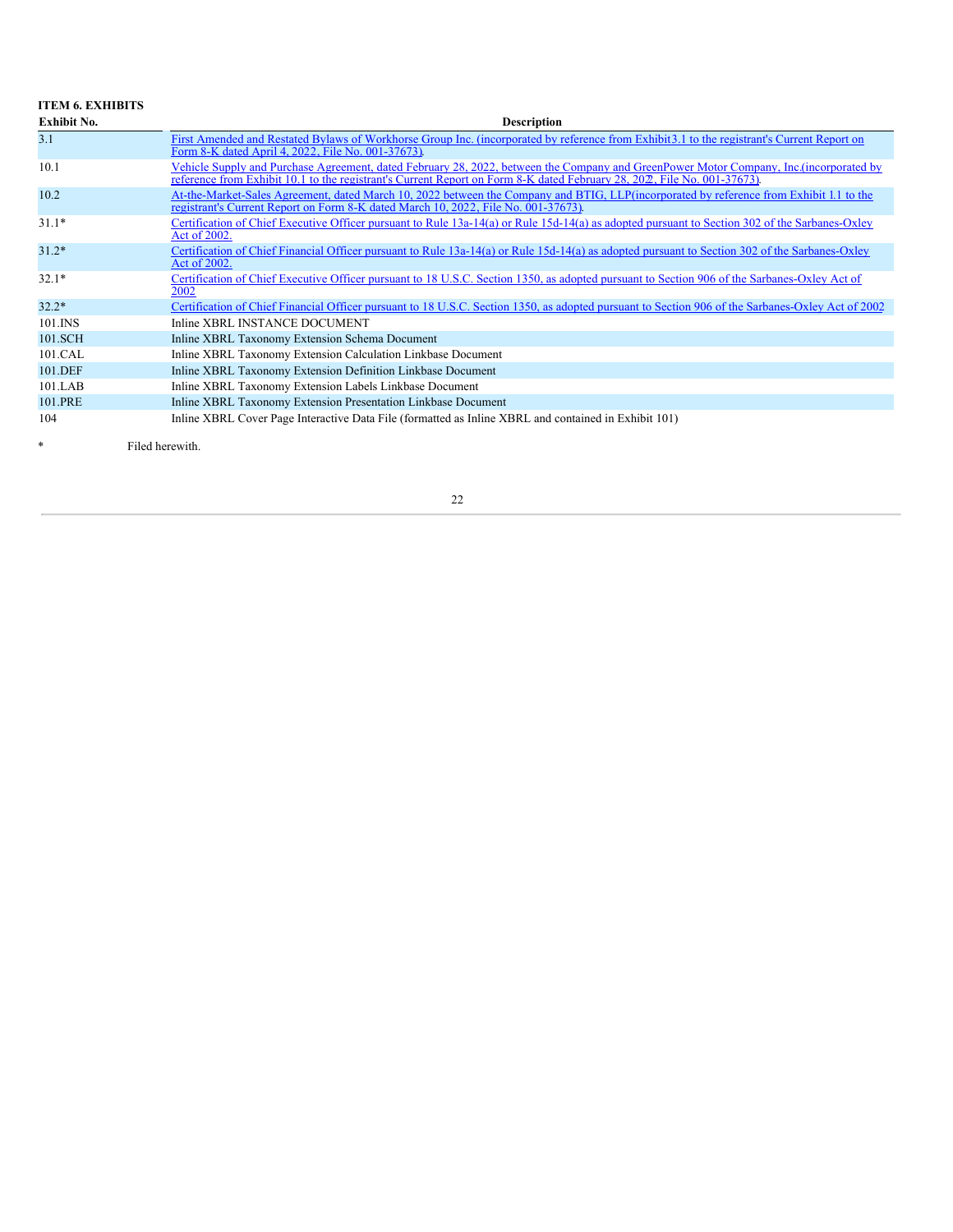## **SIGNATURES**

Pursuant to the requirements of the Securities Exchange Act of 1934, the registrant has duly caused this report to be signed on its behalf by the undersigned thereunto duly authorized.

|                     |     | <b>WORKHORSE GROUP INC.</b>                                                                    |  |  |
|---------------------|-----|------------------------------------------------------------------------------------------------|--|--|
| Dated: May 10, 2022 | By: | /s/ Richard Dauch                                                                              |  |  |
|                     |     | Name: Richard Dauch<br>Title: Chief Executive Officer<br>(Principal Executive Officer)         |  |  |
| Dated: May 10, 2022 | By: | /s/ Robert M. Ginnan                                                                           |  |  |
|                     |     | Name: Robert M. Ginnan<br>Title: Chief Financial Officer<br>(Principal Financial Officer)      |  |  |
| Dated: May 10, 2022 | By: | /s/ Gregory T. Ackerson                                                                        |  |  |
|                     |     | Name: Gregory T. Ackerson<br>Title: Chief Accounting Officer<br>(Principal Accounting Officer) |  |  |
|                     |     |                                                                                                |  |  |
| 2 <sup>2</sup>      |     |                                                                                                |  |  |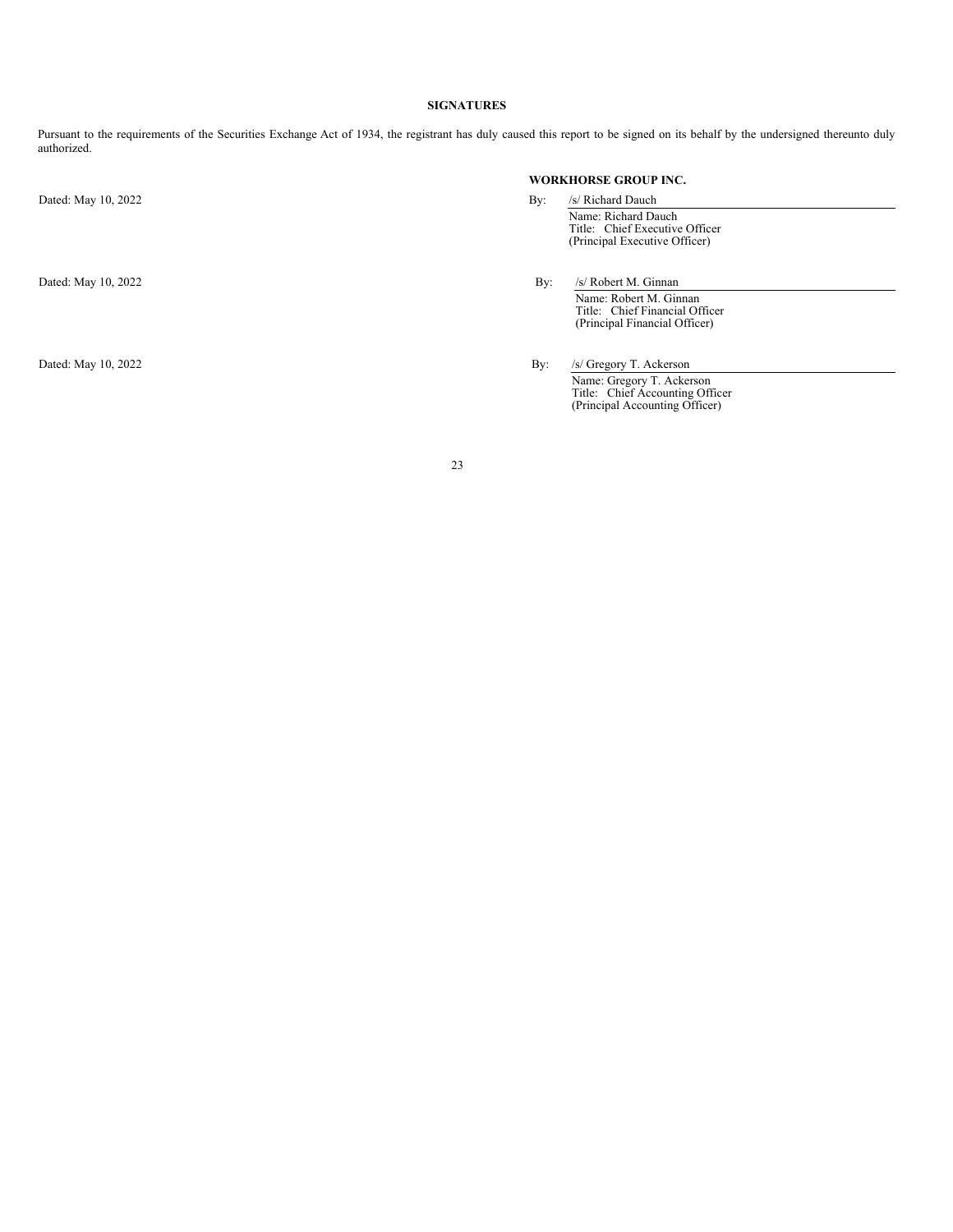### **CERTIFICATION OF PRINCIPAL EXECUTIVE OFFICER PURSUANT TO SECTION 302 OF THE SARBANES-OXLEY ACT OF 2002**

<span id="page-26-0"></span>I, Richard Dauch, Chief Executive Officer, certify that:

1. I have reviewed this quarterly report on Form 10-Q of Workhorse Group Inc.;

2. Based on my knowledge, this report does not contain any untrue statement of a material fact or omit to state a material fact necessary to make the statements made, in light of the circumstances under which such statements were made, not misleading with respect to the period covered by this report;

3. Based on my knowledge, the financial statements, and other financial information included in this report, fairly present in all material respects the financial condition, results of operations and cash flows of the registrant as of, and for, the periods presented in this report;

4. The registrant's other certifying officers and I are responsible for establishing and maintaining disclosure controls and procedures (as defined in Exchange Act Rules 13a-15(e) and  $15d-15(e)$ ) and internal controls over financial reporting (as defined in Exchange Act Rules  $13a-15(f)$  and  $15d-15(f)$ ) for the registrant) and have:

a) Designed such disclosure controls and procedures, or caused such disclosure controls and procedures to be designed under our supervision, to ensure that material information relating to the registrant, including its consolidated subsidiaries, is made known to us by others within those entities, particularly during the period in which this report is being prepared;

b) Designed such internal control over financial reporting, or caused such internal control over financial reporting to be designed under our supervision, to provide reasonable assurance regarding the reliability of financial reporting and the preparation of financial statements for external purposes in accordance with generally accepted accounting principles;

c) Evaluated the effectiveness of the registrant's disclosure controls and procedures and presented in this report our conclusions about the effectiveness of the disclosure controls and procedures, as of the end of the period covered by this report based on such evaluation; and

d) Disclosed in this report any change in the registrant's internal control over financial reporting that occurred during the registrant's most recent fiscal quarter that has materially affected, or is reasonably likely to materially affect, the registrant's internal control over financial reporting;

5. The registrant's other certifying officer and I have disclosed, based on our most recent evaluation of internal controls over financial reporting, to the registrant's auditors and the audit committee of registrant's board of directors (or persons performing the equivalent function):

a) All significant deficiencies and material weaknesses in the design or operation of internal controls over financial reporting which are reasonably likely to adversely affect the registrant's ability to record, process, summarize and report financial data information; and

b) Any fraud, whether or not material, that involves management or other employees who have a significant role in the registrant's internal controls over financial reporting.

Date: May 10, 2022 /s/ Richard Dauch

Richard Dauch, Chief Executive Officer (Principal Executive Officer)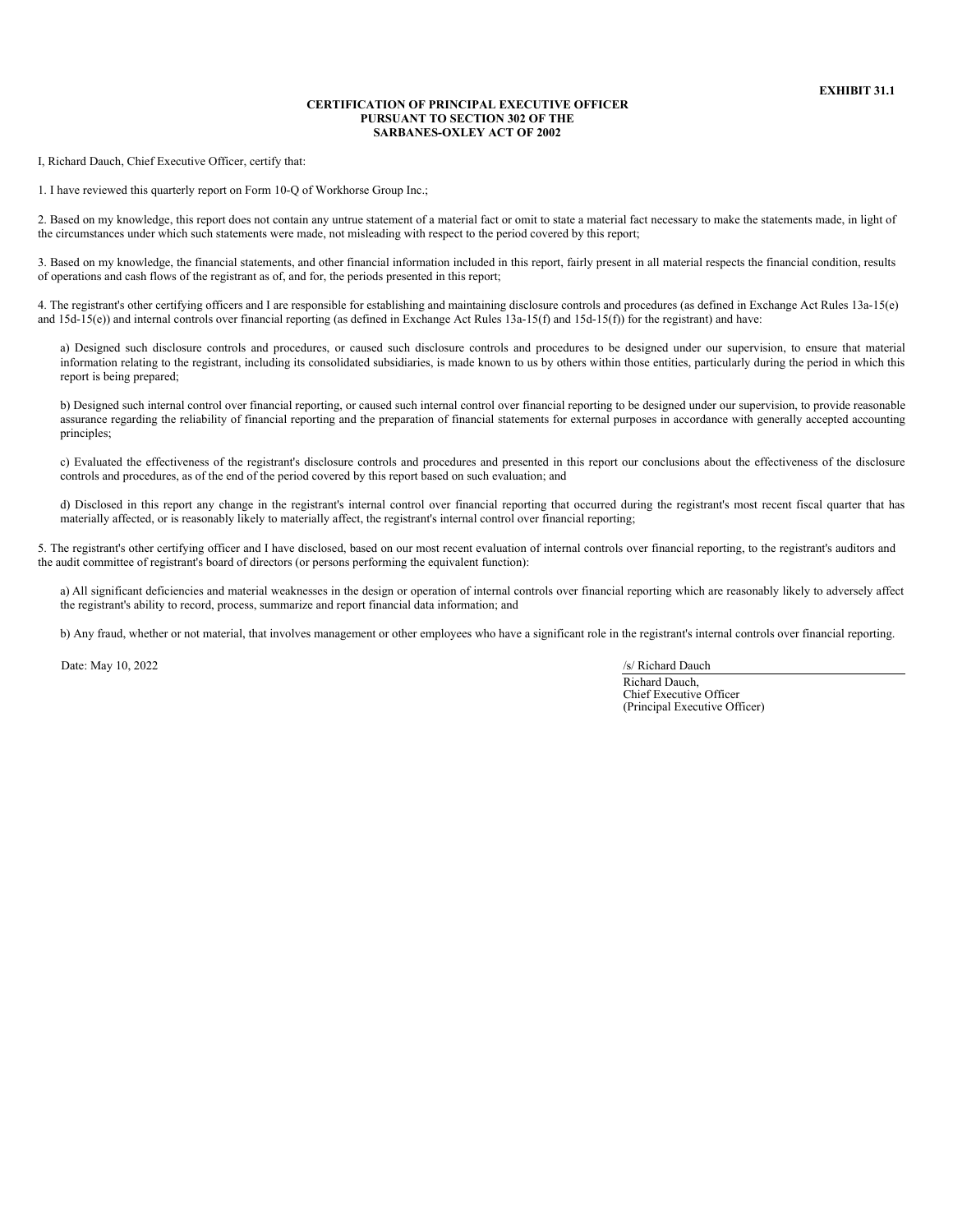### **CERTIFICATION OF PRINCIPAL EXECUTIVE OFFICER PURSUANT TO SECTION 302 OF THE SARBANES-OXLEY ACT OF 2002**

<span id="page-27-0"></span>I, Robert M. Ginnan, Chief Financial Officer, certify that:

1. I have reviewed this quarterly report on Form 10-Q of Workhorse Group Inc.;

2. Based on my knowledge, this report does not contain any untrue statement of a material fact or omit to state a material fact necessary to make the statements made, in light of the circumstances under which such statements were made, not misleading with respect to the period covered by this report;

3. Based on my knowledge, the financial statements, and other financial information included in this report, fairly present in all material respects the financial condition, results of operations and cash flows of the registrant as of, and for, the periods presented in this report;

4. The registrant's other certifying officers and I are responsible for establishing and maintaining disclosure controls and procedures (as defined in Exchange Act Rules 13a-15(e) and  $15d-15(e)$ ) and internal controls over financial reporting (as defined in Exchange Act Rules  $13a-15(f)$  and  $15d-15(f)$ ) for the registrant) and have:

a) Designed such disclosure controls and procedures, or caused such disclosure controls and procedures to be designed under our supervision, to ensure that material information relating to the registrant, including its consolidated subsidiaries, is made known to us by others within those entities, particularly during the period in which this report is being prepared;

b) Designed such internal control over financial reporting, or caused such internal control over financial reporting to be designed under our supervision, to provide reasonable assurance regarding the reliability of financial reporting and the preparation of financial statements for external purposes in accordance with generally accepted accounting principles;

c) Evaluated the effectiveness of the registrant's disclosure controls and procedures and presented in this report our conclusions about the effectiveness of the disclosure controls and procedures, as of the end of the period covered by this report based on such evaluation; and

d) Disclosed in this report any change in the registrant's internal control over financial reporting that occurred during the registrant's most recent fiscal quarter that has materially affected, or is reasonably likely to materially affect, the registrant's internal control over financial reporting;

5. The registrant's other certifying officer and I have disclosed, based on our most recent evaluation of internal controls over financial reporting, to the registrant's auditors and the audit committee of registrant's board of directors (or persons performing the equivalent function):

a) All significant deficiencies and material weaknesses in the design or operation of internal controls over financial reporting which are reasonably likely to adversely affect the registrant's ability to record, process, summarize and report financial data information; and

b) Any fraud, whether or not material, that involves management or other employees who have a significant role in the registrant's internal controls over financial reporting.

Date: May 10, 2022 /s/ Robert M. Ginnan

Robert M. Ginnan, Chief Financial Officer (Principal Financial Officer)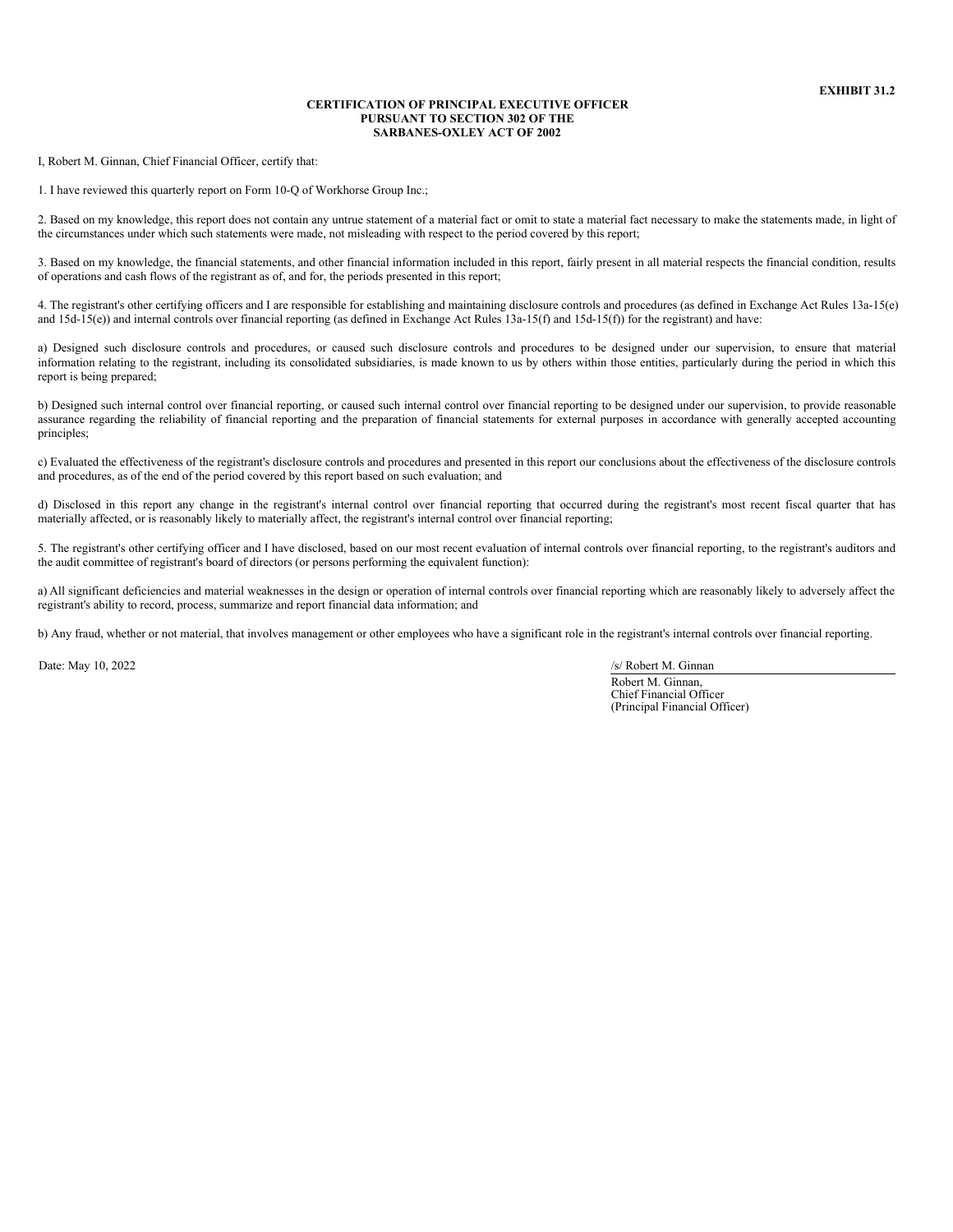## **CERTIFICATION PURSUANT TO 18 U.S.C. SECTION 1350, AS ADOPTED PURSUANT TO**

## SECTION 906 OF THE SARBANES-OXLEY ACT OF 2002

<span id="page-28-0"></span>In connection with the Quarterly report of Workhorse Group Inc. (the "Company") on Form 10-Q for the period ended March 31, 2022 as filed with the Securities and Exchange Commission on the date hereof (the "Report"), I, Richard Dauch, Chief Executive Officer of the Company, certify, pursuant to 18 U.S.C. section 906 of the Sarbanes-Oxley Act of 2002, that:

(1) The Report fully complies with the requirements of section 13(a) or 15(d) of the Securities and Exchange Act of 1934; and

(2) The information contained in the Report fairly presents, in all material respects, the financial condition and results of operations of the Company.

Date: May 10, 2022 /s/ Richard Dauch

Richard Dauch,

Chief Executive Officer (Principal Executive Officer)